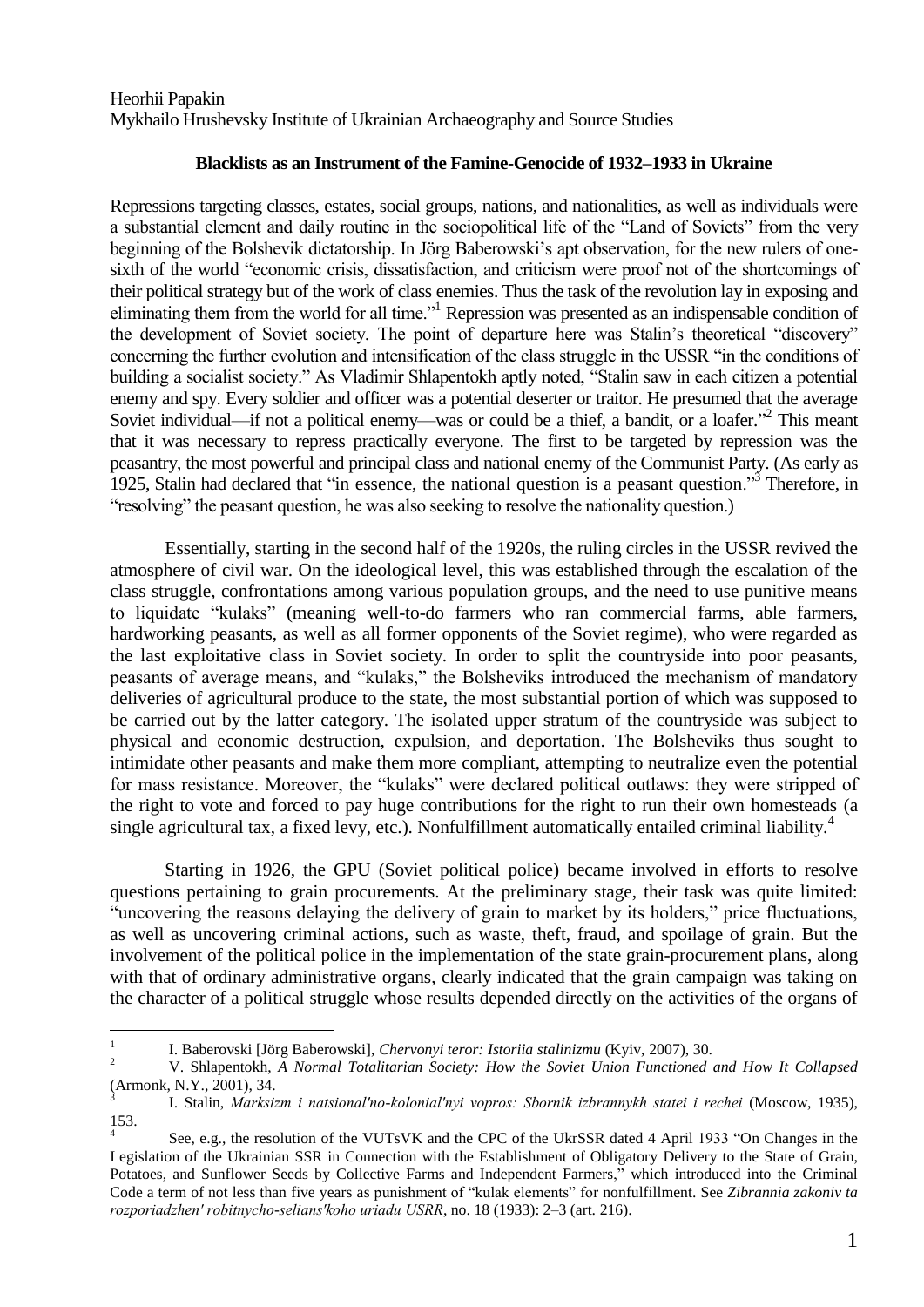repression and punishment. In addition, measures were adopted to ensure the "unity of the system of accusation" (that is, by the militia, investigative bodies, and prosecutors' offices). The status of prosecutors was elevated by the subordination to them of the whole investigative apparatus, turning the prosecutor's office into a "checkpoint of central rule" in the localities. In this way, all institutions directly involved in sociopolitical experiments in the countryside were placed under its control.<sup>5</sup>

The arsenal of repressive and punitive measures developed and tested in the course of the antipeasant struggle was variegated. It included measures intended to punish not just individuals but entire groups, enterprises, population centers, and even administrative units, which was reflected in the creation of a system of collective liability through the introduction of so-called blacklists. The essence of this concept of repression devised by the Soviet authorities lay in a primitive dichotomy of Bolshevik perception whereby the world was divided into "our people" ("Reds") and enemies or those who abetted them ("Whites," "Blacks"). Conversely, the finest individuals, collectives, enterprises, and institutions were singled out and entered on honorary redlists, which could take the form of honors lists complete with portraits or lists of pacesetters published in the press. Those so honored received commensurate moral or material rewards. Those who "worked badly," that is, violated Soviet barracks-style discipline, failed to carry out the plans issued from above, or "abetted the class enemy" in some other way, were placed on a blacklist of infamy and shame. They were also subjected to various moral, administrative, and material sanctions.

To this day, there is no consensus on the specific date and circumstances of the official introduction of the blacklist system. Existing information indicates, however, that blacklists, as a type of repression targeting the peasantry, were already beginning to be applied actively in early 1932 or even in 1931. A consolidated register of population centers and collective farms in Ukraine that were placed on blacklists was compiled in 2008 by the Ukrainian Institute of National Remembrance on the basis of data from various regions. This document ascertained the following chronology and geography of the introduction of the blacklist system.

On 15 January 1932, the Frunze collective farm of the Dmytrivka village soviet, Znamianka county (raion), Odesa province (oblast), was placed on the blacklist.<sup>6</sup>

Information on the blacklisting of eight cooperative associations (*artili*) and county organizations in Bilovodsk county, Donetsk province, is dated 1 March, April, June, and September 1932.<sup>7</sup>

By early June, the blacklist system had been applied to the Lushnyky, Pyrohivka, and Tymonivka village soviets of Shostka county, Chernihiv province.<sup>8</sup>

In August, repressive measures were instituted against the Oleksandriia village soviet of the Bila Tserkva city soviet, Kyiv province; the Dolynivka, Zhyvanivka, Kozyrivka, Komyshuvatka, Lozuvatka, Nazarivka, Fedorivka, and Cherniakhivka village councils in Odesa province; the collective farms in the village of Popova Sloboda (the Molotov, Shevchenko, Petrovsky, and Stalin cooperatives as well as the "Ukrainets," "Dniprova khvylia," "Pershe travnia," and "Chervonyi Donbas" cooperatives) in Chernihiv province.<sup>9</sup>

 $\frac{1}{5}$ I. Subochev, ―Diial′nist′ orhaniv iustytsiї Ukraїny v umovakh zdiisnennia polityky kolektyvizatsiї na seli (1928–1933)‖ (Abstract of Candidate of Historical Sciences dissertation, Dnipropetrovsk National University, 2006),  $13-14.$ 

<sup>&</sup>lt;sup>6</sup> Derzhavnyi arkhiv Kirovohrads'koï oblasti (hereafter DAKO), f. P-68, op. 1, spr. 5, ark. 5.

<sup>&</sup>lt;sup>7</sup> Reported in *Chervonyi kolhospnyk* (Voroshylovhrad), 1 March, 14 May, 29 June, and 30 September 1932.

 $\frac{8}{9}$  Reported in *Zoria* (Shostka), 9 June 1932.

<sup>9</sup> Reported in *Kolektyvist Burynshchyny*, 8 August 1932.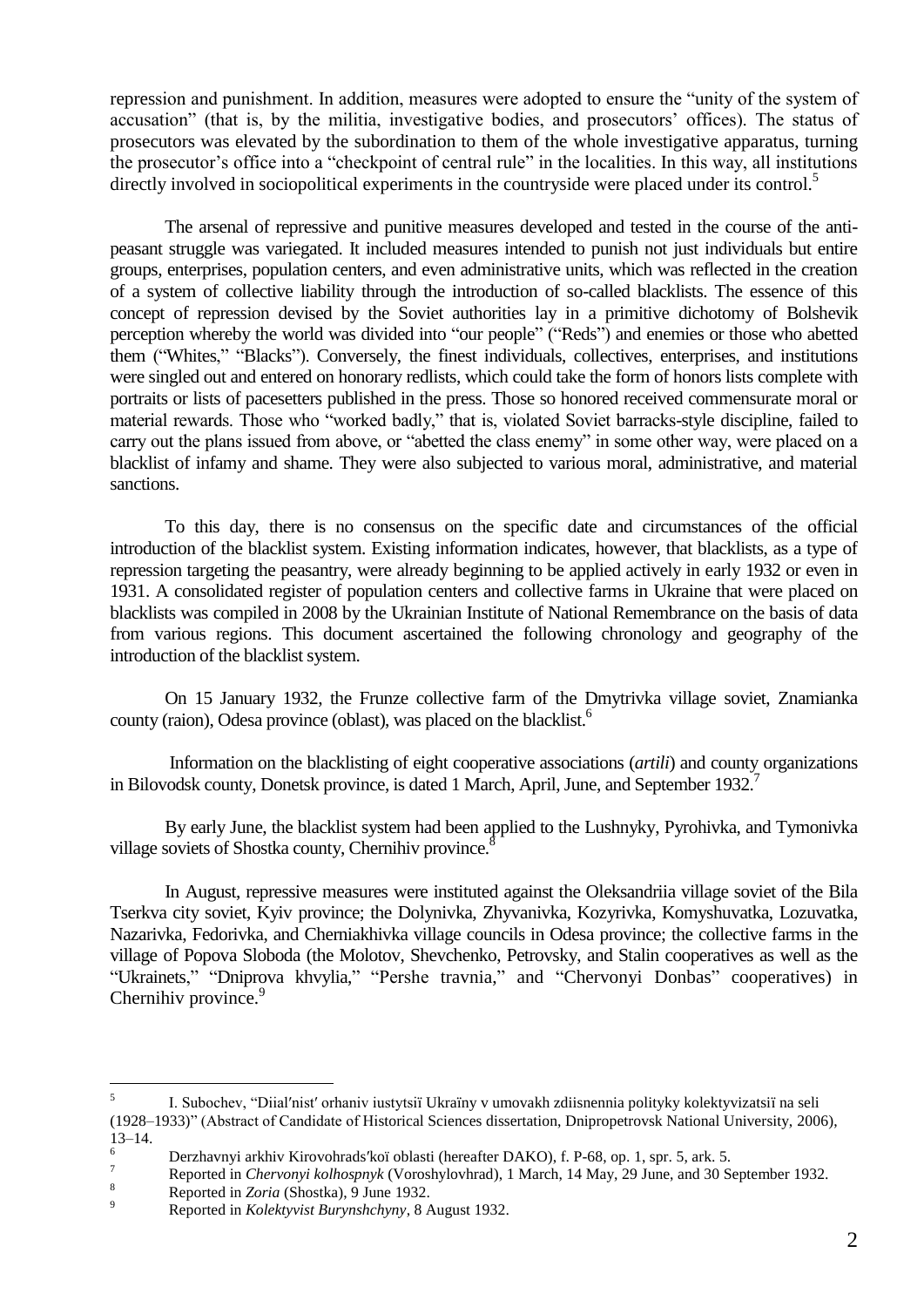In September, the Hannivka and Hermanivka village soviets in the same province were blacklisted, <sup>10</sup> as were the Zarichia and Rotok village soviets of the Bila Tserkva city council.<sup>11</sup>

However, most of the decisions passed on this question by the authorities on the county and province levels were adopted in October 1932: on 16 October the villages of Babyne, Velykyi Bolhrad, Petrivka, and Smidovychi, Odesa province, were blacklisted.<sup>12</sup>

That same month in Chernihiv province, the town of Buryn and suburban collective farms, the Holovyne, Kupets, Mykolaivka, and Mykhailivka village soviets,<sup>13</sup> and independent farmers residing in twelve villages in Chernihiv county were blacklisted.<sup>14</sup>

According to a decision of the local authorities in Dnipropetrovsk province, the Bilenke, Kupriianivka, Malokaterynivka, Marivka, Matviivka, Novokaterynivka, Rozumivka, Smolianka, and Stepne village councils were listed for repression.<sup>15</sup>

This type of repression, whose use was recorded in early 1932, was used to a limited degree until the summer. By the advent of summer it became more widespread, and from October onward it was applied ubiquitously. It would appear that, of all the administrative units in the Ukrainian SSR, this process bypassed Vinnytsia and Kharkiv provinces, which attests to the decentralized nature of its application.

Examples of several local party organizations reveal the concrete circumstances surrounding the use of this repressive measure even before the adoption of an all-republican resolution. On 15 November 1932, the office of the Seredyna-Buda county committee of the Communist Party (Bolshevik) of Ukraine (CP[B]U) in Chernihiv province adopted a top-secret resolution on the blacklisting of the village of Chernatske in connection with the "disgraceful state of fulfillment of grain procurement (as of 15 November, 56.6 percent has been completed)." The repressions entailed the following measures: the removal of all goods from the village and their delivery to the pacesetting village of Pyharivka; the popularization of the resolution on repressions through the county press; and the organization, in the village of Chernatske, of a guest editorial board of the CP(B)U's county mouthpiece *Konopliar Seredyno-Budshchyny* in order to provide coverage of questions concerning grain procurement. The county leadership fell victim to repressions "for its opportunistic attitude to grain procurement, for not informing every deliverer about the plan in a timely manner, which disrupted the grain-procurement plan for the village of Chernatske; [hence it was decided to] expel the head of the village soviet, Comrade Okopsky, from the plenum of the RPC [county party committee], issue a severe reprimand with a warning, dismiss him from work in the village of Chernatske, transferring him to low-level rural work; Comrade Sydorenko, secretary of the party center, is to be issued a severe reprimand with a warning, cautioning him that in the event that there is no definite improvement of grain procurement in the next ten days, the question of his continued membership in party ranks would be raised."<sup>16</sup> The next day a similar question was considered by the office of the Konotop county party committee in the same province. This decision was marked by a distinctive feature: the blacklisting of several villages at once (Bochechky, Kozatske, Malyi Sambir, Khyzhky); the cautioning of a group of "candidates" by setting a trial deadline of 1 December for blacklisting (the villages of Velykyi Sambir, Sosnivka, Semianivka, Yurivka, and Shevchenkove); and the absence of a list of repressive measures concerning the

 $10\,$ <sup>10</sup> Reported in *Sotsialistychnyi nastup* (Zinovievsk), 17 August, 2 October 1932.

<sup>&</sup>lt;sup>11</sup> Reported in *Radians'ka nyva* (Bila Tserkva), 27 and 31 August; 8, 10, and 22 September 1932.

<sup>&</sup>lt;sup>12</sup> Reported in *Komuna stepu*, 16 October 1932.

<sup>13</sup> Reported in *Kolektyvist Burynshchyny*, 22 October 1932; *Zoria* (Shostka), 28 October 1932.

<sup>&</sup>lt;sup>14</sup> Reported in *Chervonyi stiah* (Chernihiv), 13, 20, 23, and 25 October 1932.

<sup>&</sup>lt;sup>15</sup> Reported in *Chervone Zaporizhia*, 23, 27, and 29 October 1932.

<sup>16</sup> Derzhavnyi arkhiv Sums′koї oblasti (hereafter DASO), f. P-33, op. 1, spr. 211, ark. 106–7.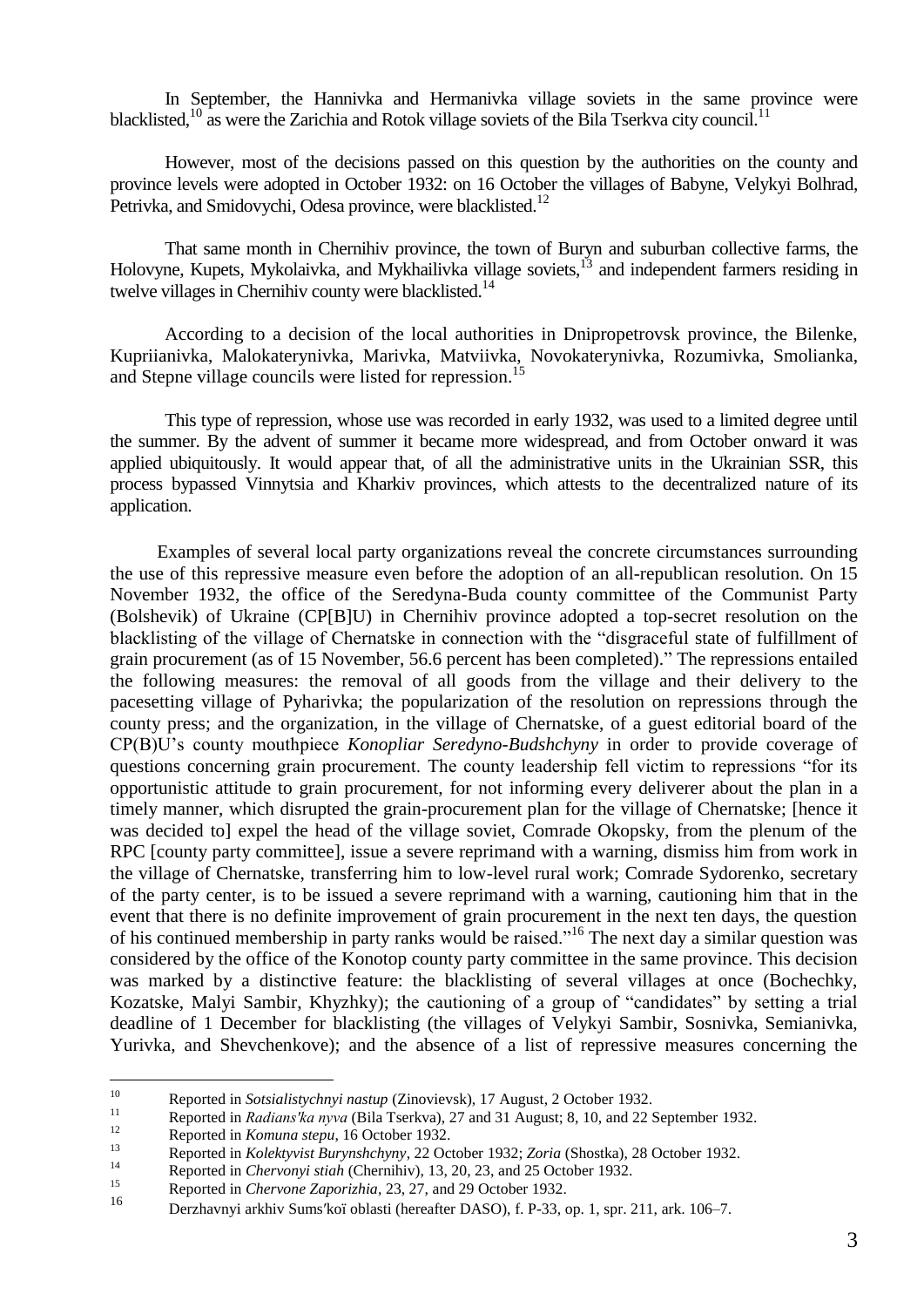aforementioned villages. It was merely noted that "all measures applicable to blacklisted villages" would befall them. This could mean only one thing: that such a list of mandatory repressive measures already existed and had been circulated widely enough not to require specification. The heads of the county division of the GPU, the prosecutor, and the judge were released from their duties as the county's plenipotentiary officials in particular villages in order to concentrate on the prompt examination of "grain-procurement" cases under their jurisdiction.<sup>17</sup>

The first official document enacted on the all-Ukrainian level in which the term "blacklists" was used and its tragic content revealed was a resolution issued by the republican Communist Party headquarters on 18 November 1932. It included the following list of repressive measures: the complete suspension of all trade (on the state, cooperative, and collective-farm levels); the suspension of the delivery of goods; the removal of all goods available in stores (eventually, this measure came to be known as "goods repressions"); a ban on credits of any kind and the preterm repayment of loans and other financial obligations issued earlier ("financial repressions"); and a thoroughgoing purge of "counterrevolutionary elements" among the members of collective farms and local executive bodies.<sup>18</sup> The official state document that introduced this system was the resolution of the Council of People's Commissars (CPC) of the Ukrainian SSR "On the Struggle against Kulak Influence on Collective Farms," dated 20 November 1932, together with an appended instruction. The latter document ordered that, "in order to overcome kulak resistance to state grain procurement, collective farms that are maliciously sabotaging the delivery (sale) of grain according to the state plan are to be 'blacklisted.'" This was followed by a verbatim recapitulation of the contents of the resolution of the Central Committee (CC) of the CP(B)U, the only difference being that the republic-level resolution was written in Russian, while the CPC resolution was issued in both Russian and Ukrainian. The right to blacklist collective farms was granted to provincial executive committees.<sup>19</sup>

A campaign was immediately launched to inform local organs about the above-mentioned party and Soviet resolutions and to stimulate the creation of appropriate lists in local areas. In particular, the office of the Kharkiv provincial committee of the CP(B)U, in its resolution "On the Progress of Grain Procurement," dated 20 November 1932, ordered the mobilization of all party organizations in the province and all Soviet and collective-farm activists for the fulfillment of the CC CP(B)U resolution of 18 November 1932. It also ordered the communist fraction of the provincial executive committee to draft measures concerning the application of fines in kind, the blacklisting of collective farms, and the purging of rural party centers, including the deportation of purged individuals from the province as politically harmful and dangerous elements.<sup>20</sup> On 21 November. the Chernihiv provincial committee of the CP(B)U circulated the following directive to county party committees: immediately to provide lists of homesteads that were "sabotaging grain procurement" for blacklisting. $^{21}$ 

Within days of the official announcement, these repressions were instituted everywhere. As early as 26 November 1932 Oleksandr Serbychenko, deputy head of the CPC of the Ukrainian SSR, issued a summary memorandum on this question to the republican party headquarters. He directed the attention of the CC CP(B)U to local "excesses," including the following: the exceedingly broad use of blacklists (eight counties in Vinnytsia province), the use of repressive measures not only against collective farms but also villages and village councils (Autonomous Мoldavian Soviet Socialist Republic [AMSSR], Donetsk province), excessively high fines (up to 1,000 rubles on

<sup>17</sup>  $17 \qquad \qquad$  DASO, f. P-42, op. 1, spr. 168, ark. 83–84.

<sup>&</sup>lt;sup>18</sup> *Holodomor* 1932–1933 rokiv v Ukraïni: Dokumenty *i* materialy, comp. R. Pyrih (Kyiv, 2007), 392–93.

See the uncertified collotype copy of the resolution in Tsentral'nyi derzhavnyi arkhiv vyshchykh orhaniv vlady і upravlinnia Ukraїny (hereafter TsDAVO Ukraїny), f. 806, op. 1, spr. 22, ark. 532.

<sup>&</sup>lt;sup>20</sup> Derzhavnyi arkhiv Kharkivs'koï oblasti (hereafter DAKhO), f. P-2, op.1, spr.11, ark. 51–56.<br>Pershavnyi arkhiv Chamibiya'lgi oblasti (hereafter DAChO), f. P. 470, op. 1, spr. 15, erk. 12

<sup>21</sup> Derzhavnyi arkhiv Chernihivs′koї oblasti (hereafter DAChO), f. P-470, op. 1, spr. 15, ark. 17–18, 20–21.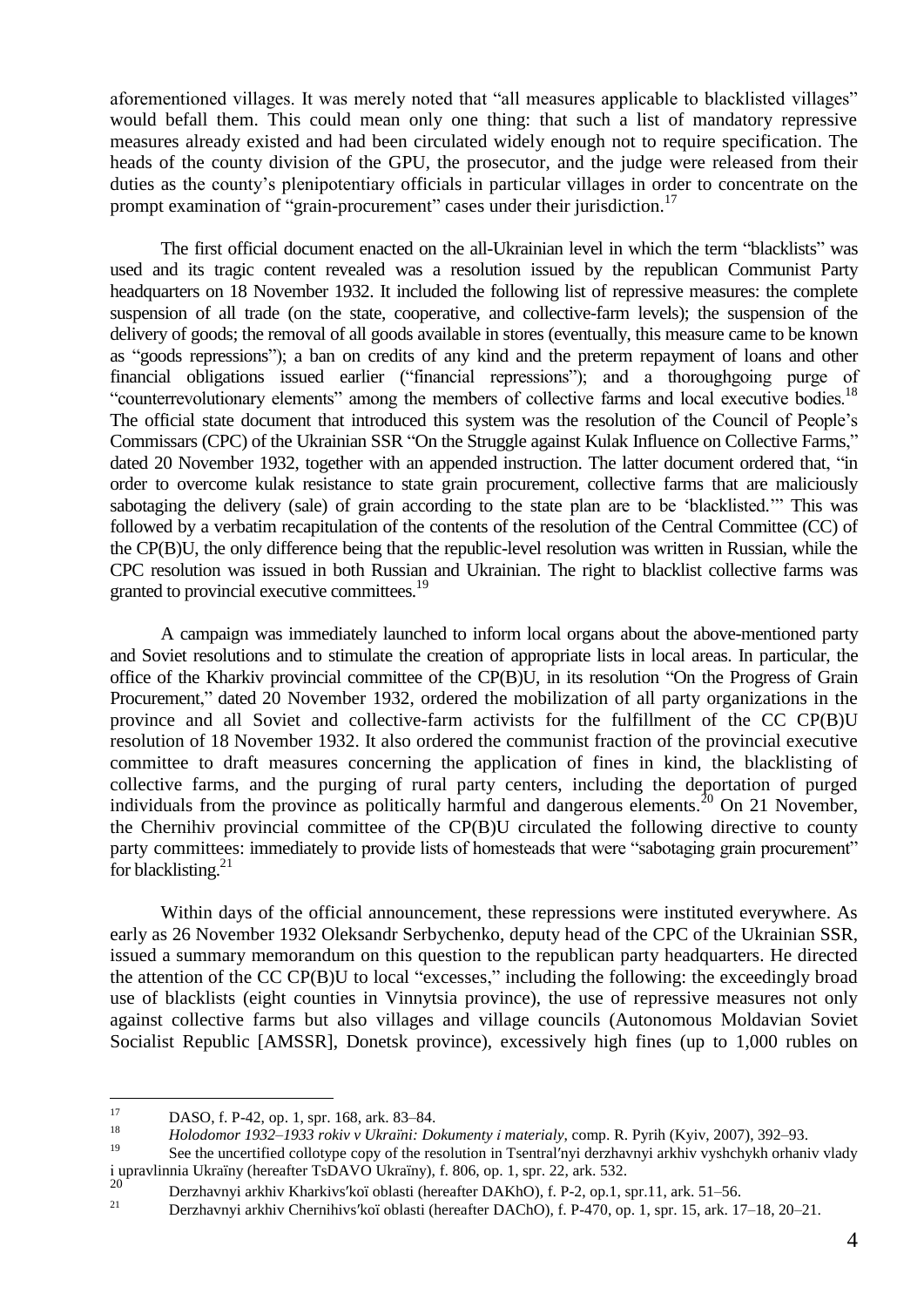average per homestead in Dnipropetrovsk province, and 382 rubles on average per homestead in Chernihiv province). $^{22}$ 

This summary memo recorded the following information as of 26 November:

Vinnytsia province: a single resolution passed by the provincial executive committee served to blacklist 8 counties (all villages and collective farms in Bratslav, Lypovets, Liubar, Nemyriv, Stanislavchyk, Chudniv, Khmilnyk, and Tulchyn counties), 39 villages, and 33 collective farms in other counties;

Dnipropetrovsk province: 85 collective farms;

Donetsk province: 4 villages and 4 village soviets;

Chernihiv province: 13 collective farms; 38 villages; 1,646 independent farmers;

Kharkiv province: as of 23 November, no village or collective farm had as of yet been blacklisted;

АMSSR: 2 collective farms and 1 village.

Kyiv and Odesa provinces did not send in their data on time, so they do not figure in this document, although, as we have seen, blacklists had already been instituted there in the summer. Moreover, the summary document mentions the proposals of two provincial executive committees to place on the all-Ukrainian blacklist the village of Horiachivka (Kryzhopil county); the municipality of Liubar (Liubar county); the village of Karpivtsi (Chudniv county); the village of Mazurivka (Khmilnyk county); the village of Turbiv (Lypovets county) in Vinnytsia province; the village of Astakhove (Rovenets county); the village of Hurzuf (Mariupil county); and the Vladyka collective farm (Staromykolsk county) in Donetsk province. $^{23}$ 

Two weeks later, the People's Commissariat of Agriculture of the Ukrainian SSR disseminated new official information on the geography and number of blacklisted entities as of 2 December 1932:

Vinnytsia province: the same 8 counties; 44 collective farms in other counties; independent farmers in 42 villages;

Dnipropetrovsk province: 228 collective farms in 44 counties;

Donetsk province: 12 collective farms, 6 villages, 2 village soviets, independent farmers in 25 villages;

Kyiv province: 51 collective farms in 48 villages located in 19 counties;

Odesa province: 12 collective farms located in 9 counties;

Kharkiv province: 23 collective farms in 16 villages located in 9 counties;

Chernihiv province: 13 collective farms, 38 villages, 1,646 independent farmers.

The number of repressed collective farms and administrative units remained unchanged only in the AMSSR. $^{24}$ 

The information disseminated by the People's Commissariat of Agriculture noted the same shortcomings regarding the use of blacklists as mentioned in Serbychenko's letter. But the sad irony was that these very "shortcomings" soon became everyday practice, inasmuch as they fell within the framework of the party's general policies. The logic of the Bolshevik struggle against the peasantry led to the mass implementation of collective repressions that targeted administrative and economic units, institutions, enterprises, and even individuals. They were actively used by the central and provincial party and Soviet organs, although questions were often decided on the county level as well. In addition, provincial executive committees raised the question of establishing an all-Ukrainian blacklist

 $\mathfrak{D}$ <sup>22</sup> *Holodomor 1932–1933 rokiv*, 414.

<sup>23</sup> Tsentral′nyi derzhavnyi arkhiv hromads′kykh ob'iednan′ Ukraїny (hereafter TsDAHO Ukraїny), f. 1, op. 20, spr. 5394, ark. 8–10.

<sup>24</sup> *Holodomor 1932–1933 rokiv*, 435–36, 439.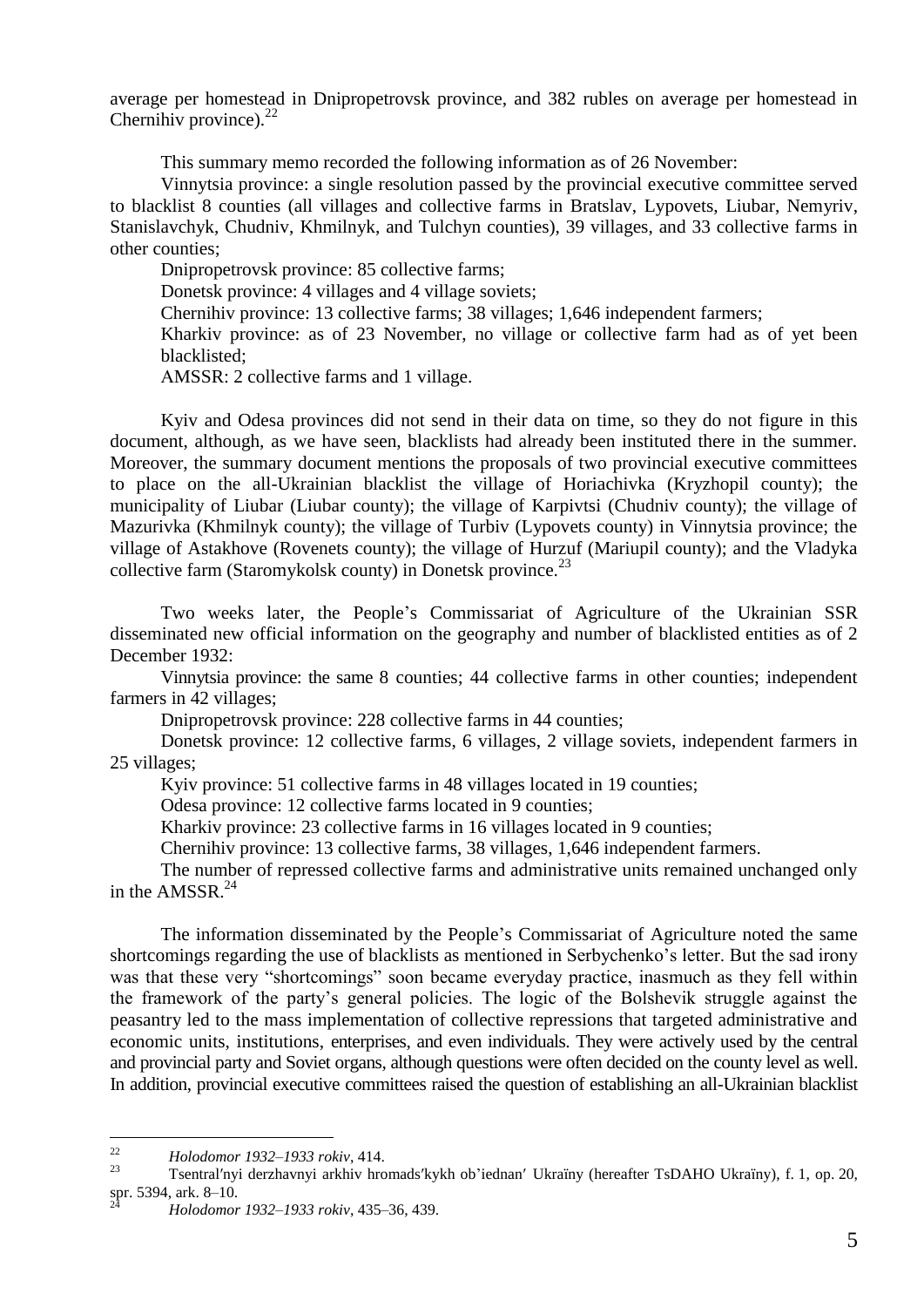and even nominated several candidates for it: five villages in Vinnytsia province, twelve in Kyiv province, and four in Odesa province.

The central Ukrainian authorities eagerly supported local initiatives intended to ratchet up the momentum of collective repression. On 6 December 1932, after Lazar Kaganovich had instituted blacklisting in the Kuban region, the CC CP(B)U and the CPC of the Ukrainian SSR issued a joint resolution "On the Blacklisting of Villages Maliciously Sabotaging Grain Procurements." As a result, six population centers in Dnipropetrovsk, Odesa, and Kharkiv provinces were punished "for obvious disruption of the grain-procurement plan and malicious sabotage": they were completely deprived of deliveries of goods, forbidden to engage in commerce, and denied credits, while state and cooperative activists as well as all members of collective farms located in those villages subject to purges.

It is worthwhile to examine the specifics of how this resolution was made public. All existing archaeographic publications, including the most complete collection to date, *Holodomor 1932–1933 rokiv v Ukraїni: dokumenty і materialy* (The Holodomor of 1932–1933 in Ukraine: Documents and Materials), compiled by Ruslan Pyrih, are based on the text published on 8 December 1932 in the newspaper *Visti VUTsVK* (News of the All-Ukrainian Central Executive Committee). The original text of this resolution, including the signatures of Stanislav Kosior and Vlas Chubar, found in the TSDAHO, $^{25}$  has never been published. It is therefore worth noting the list of villages included in the all-Ukrainian blacklist. According to the text published in the aforementioned newspaper, these were Verbka in Pavlohrad and Havrylivka in Mezhova counties, respectively, Dnipropetrovsk province; Liutenky and Kamiani Potoky in Hadiach and Kremenchuk counties, respectively, Kharkiv province; and Sviatotroitske and Pisky in Troitske and Bashtanka counties, respectively, Odesa province.<sup>26</sup>

Documents held in regional state archives augment this list with the villages of Motnyky, Hadiach county, Kharkiv province; Sverdlivka, Pavlohrad county, Dnipropetrovsk province; $^{27}$  and Onufriika (the "Nove zhyttia" collective farm) of the Kashpero-Mykolaivska village council, Bashtanka county, Odesa province. This picture has yet to be analyzed thoroughly, but it is already clear that the all-Ukrainian blacklist was open-ended, meaning that new targets could always be added.

It is an interesting fact that this resolution contradicted the earlier one of 18 November, since it was not a collective farm as a unit of the "socialist" economy nor even a village soviet as an administrative economic unit that was targeted for blacklisting but a village, that is, a certain locale with all its inhabitants, including members of collective farms, independent farmers, artisans, workers, employees of educational, cultural, and health-care institutions, and so on. Once again, this underscores the fact that the goal of Bolshevik policy was not so much the formal implementation of the grain-procurement plan (this was merely a pretext) as the destruction of the peasantry and all who lived in the countryside. Consequently, the republic's communist party headquarters was not troubled by the glaring contradictions in its own resolutions. It may be assumed that the next "local initiative" regarding the application of the blacklist system to any target whatever, not just collective farms, was approved in this manner. It should be mentioned here that subsequently entire party and Komsomol centers, the personnel of Machine-Tractor Stations (MTSs), timber industry enterprises, employees of county institutions (even legal advice offices that bore no relation to agriculture), and individual members of collective farms were blacklisted merely for not showing up to work and other reasons. The blacklist became a universal weapon aimed at all rural residents.

<sup>25</sup> <sup>25</sup> ―Pro zanesennia na ‗chornu doshku' sil, iaki zlisno sabotuiut′ khlibozahotivli,‖ TsDAHO Ukraïny, f. 1, op. 6, spr. 238, ark. 53–54.

<sup>26</sup> *Visti VUTsVK*, 8 December 1932, published in *Holodomor 1932–1933 rokiv*, 449.

<sup>27</sup> Derzhavnyi arkhiv Luhans′koї oblasti (hereafter DALO), f. P-28, op. 1, spr. 454, ark. 245; Derzhavnyi arkhiv Odes′koї oblasti (hereafter DAOO), f. P-11, op. 1, spr. 141, ark. 45.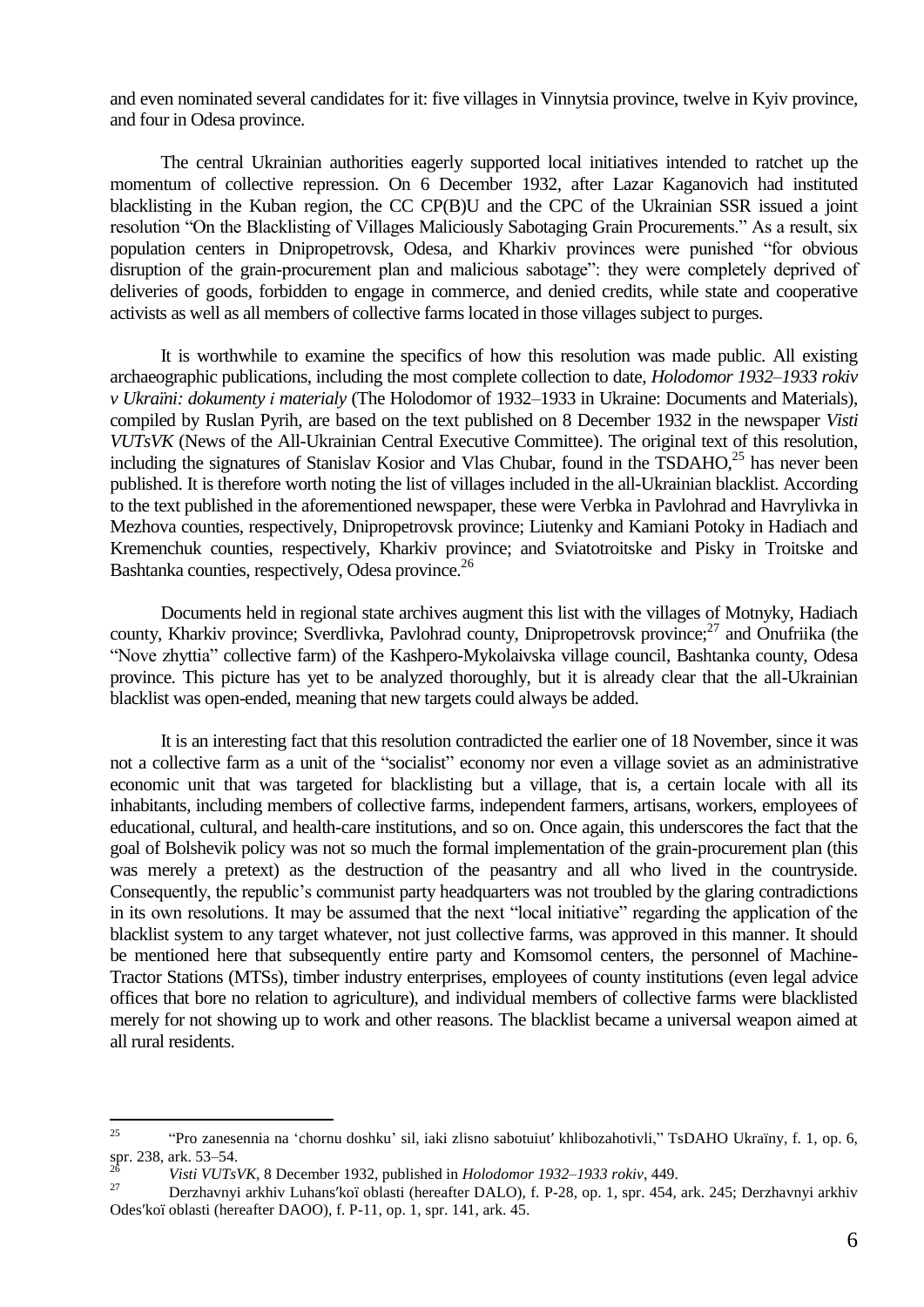The propagandistic goal of the resolution on the blacklists was obvious: to intimidate and ensure the submissiveness of the peasants, and to spur the local organs into actively undertaking work to carry out the party directives. This is corroborated by an analysis of the contents of a telegram sent by the CC and the CPC to the leaders of the three above-mentioned provinces, which contained instructions on how to apply the resolution. Kosior and Chubar insisted on the "decisive and thorough" implementation of repressive measures, the use of all forms of political work, and the like. The following is noteworthy: "In villages that have fallen under kulak influence and have been blacklisted by resolution of the CC and the CPC it is essential, by the appropriate arrangement of organizational and political work, to wrest the better collective farm members and independent farmers from kulak influence and, with their active participation, not only to make short shrift of the kulaks and their accomplices but also to liquidate their influence on collective farms and among independent farmers and to achieve the fulfillment of the grainprocurement plan."<sup>28</sup> Clearly, the phrase "make short shrift of the kulaks" was a straightforward directive meaning, if not their physical liquidation, then at least the use of a number of other types of repression, including confiscation of property, deportation, and court proceedings. It was also a veiled incitement to apply lynch law against them, inasmuch as the Communist Party leadership sought to prove that the very existence of the kulaks was the main reason for the creation of such inhumane living conditions in villages subjected to repression.

Documents held at the DAKhO offer concrete examples of repressive measures instituted against those who were considered kulaks and subkulaks [kulak allies] or those who had fallen under "kulak influence." On 30 November 1932, the bureau of the Bohodukhiv county committee of the CP(B)U in Kharkiv province passed a resolution "On Further Repressive Measures against Villages and Collective Farms Blacklisted for Malicious Nonfulfillment of Grain-Procurement Plans." This document ordered the heads of party centers and communist fractions of county executive committees and MTSs to make a thorough review of the composition not only of the leading bodies but also of rank-and-file collective farm members "with the goal of expelling the entire hostile kulak element." Such lists were to be sent to the investigative organs "in order [for the kulaks] to be brought to account." $29$ 

News of these reprisals appeared in a newspaper item describing the state of affairs in the village of Pisky (A. Marti collective farm), Bashtanka county, Odesa province, which had been placed on the all-Ukrainian blacklist. In the month following the announcement of repressions, the stockman (*komirnyk*) at the collective farm was sentenced to ten years in prison, and the residents of thirty homesteads were deported from Ukraine. The rural correspondent also mentioned the surnames of seven other kulaks who had actively sabotaged grain procurements. Emphasizing that they were not the only ones, he urged people "not to fuss with them" but "to struggle in order to wash away the black stain" by shipping tons of grain out of the village.<sup>30</sup>

Being placed on the republican blacklist meant that, besides all the above-mentioned repressive measures, central and local government bodies would take additional significant actions. Otherwise it would be difficult to explain why, three days after two villages in Kharkiv province were placed on the all-Ukrainian blacklist, the secretariat of the provincial committee of the CP(B)U approved a special decision ―On the Blacklisting of the Villages of Liutenky in Hadiach County and Kamiani Potoky in Kremenchuk County as Villages That Are Maliciously Sabotaging Grain Procurements," which was adopted following a poll of the secretariat's members.<sup>31</sup>

<sup>28</sup> <sup>28</sup> Telehrama RNK USRR i TsK KP(b)U ta do kerivnykiv Dnipropetrovs'koi, Odes'koi ta Kharkivskoi oblastei u zv'iazku z postanovoiu pro zanesennia sil na "chornu doshku," 06.12.1932, in *Holodomor 1932–1933 rokiv*, 450–51.<br><sup>29</sup>

 $29$  This document is held at DAKhO, f. P-80, op.1, spr.43, ark. 306–306<sup>v</sup>.

<sup>30</sup> Reported in *Pid praporom Lenina* (Bashtanka), 19 January 1933.

DAKhO, f. P-2, op. 1, spr. 22, ark. 77.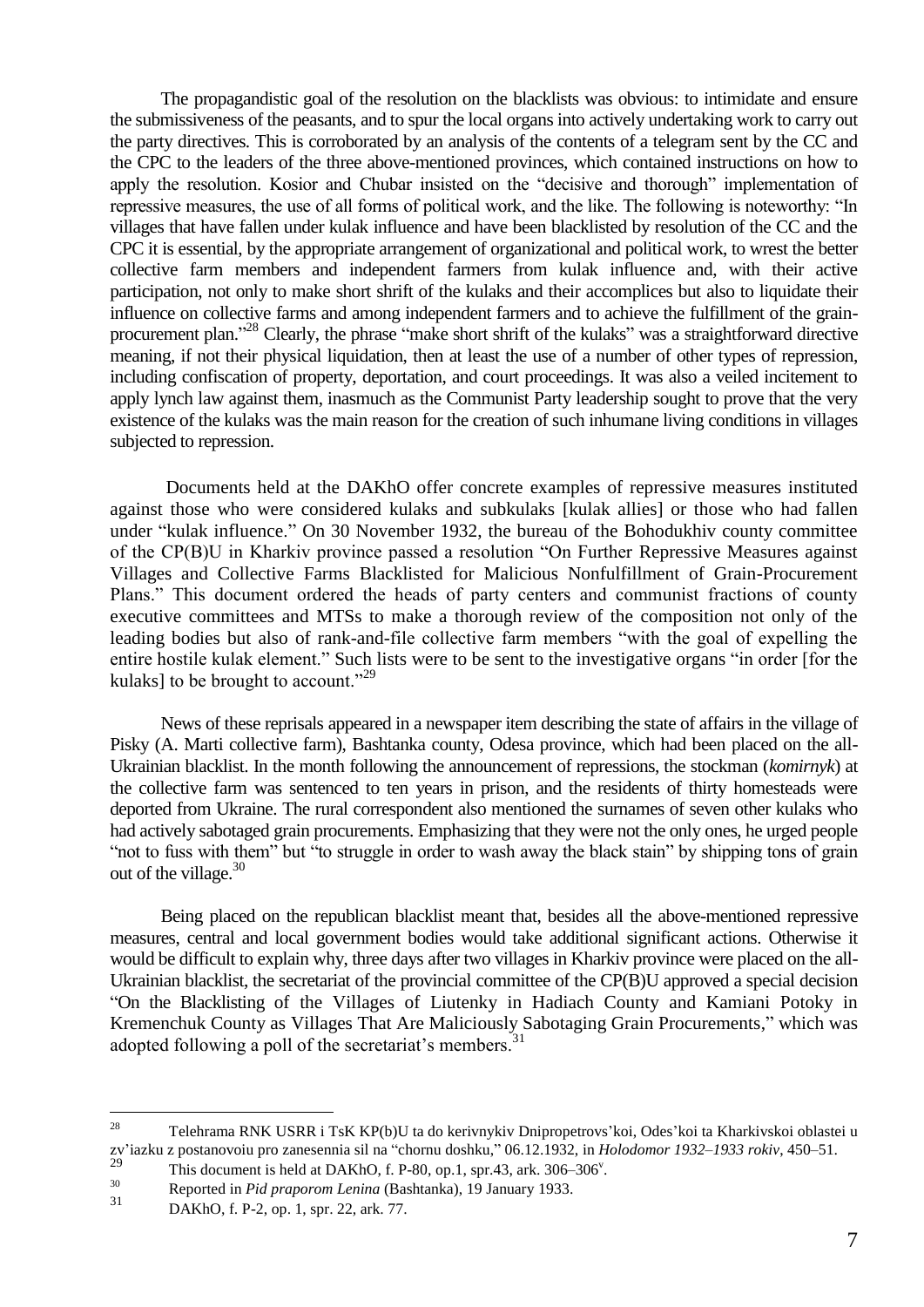Such a view is warranted if one reckons with the final point of the resolution handed down by the CC CP(B)U and the CPC of the Ukrainian SSR on 17 October 1933 concerning the removal of the village of Kamiani Potoky from the blacklist. This part of the document discusses the rescindment of "all resolutions and orders of people's commissariats of the Kharkiv provincial executive committee and other central, provincial, and county organs concerning the use of any repressions or restrictions against the village of Kamiani Potoky in connection with its blacklisting.<sup>32</sup> Clearly, every organ, depending on its jurisdiction and level, made its own contribution to rendering living conditions in this village intolerable.

The peak of blacklisting pressure on the countryside occurred in late November and December 1932. In this period, more than 80 percent of all the population centers, collective farms, village soviets, and counties in the Ukrainian SSR where such repressions are known to have been implemented were blacklisted. A letter sent by the CC CP(B)U to the CC of the All-Union Communist Party (Bolshevik) on 8 December named 400 collective farms that had been repressed through blacklisting. It is obvious, however, that this is not the final figure, given that, as of early December 1932, Dnipropetrovsk province alone accounted for more than half (225) the total. An exact tally cannot be established owing to the lack of essential data on all provinces of the Ukrainian SSR.

To all intents and purposes, the question of who had the authority to compile a roster of blacklists was not on the agenda. For the most part, the promulgated order was maintained: such a roster was to be compiled at the provincial level. An example of such activity is the resolution adopted by the Donetsk provincial executive committee on 5 December 1932, which blacklisted the "Nove zhyttia," "Voroshilov," "Chervonyi partyzan," "Peremoha," "Povna Derevnia," and "9-oho sichnia" collective farms, located in various counties; the collective farm in the village of Zvirivka in Hryshyne county; the village of Nova Derevnia in Stara Karan county; the collective farm members and independent farmers of the Dubrovka village council in Chystiakove county, etc. It is known that, as in Chernihiv province, the provincial committee of the CP(B)U and the provincial organizational bureau also issued decisions in this connection.<sup>33</sup> In Kharkiv province, the procedure for blacklisting collective farms was the subject of a special decision handed down by the secretariat of the Kharkiv provincial party committee, which was adopted by means of a poll that emphasized the need to abide by the established order of issuing such a decision by means of a resolution of the provincial executive committee.<sup>34</sup> A classic example of the procedure for adopting a resolution on blacklisting comes from Vinnytsia province, where on 19 November the provincial executive committee ratified a resolution "On the Progress of Grain Procurements in the Counties of the Province," the true meaning of which was revealed in the very first point: "The following counties, villages, collective farms, and independent homesteads in villages that, under the influence of profiteering and grasping elements, set out to sabotage grain procurements, that is, the nonfulfillment of their duty to the proletarian state, are to be blacklisted" [This is followed by a lengthy list of 6 counties, 40 village councils, and 31 collective farms].<sup>35</sup> A resolution passed by the bureau of the Vinnytsia provincial committee of the CP(B)U, with practically the same title, was issued earlier, on 17 November. Among other things, it noted: "Within a twenty-four-hour period, the [communist] fraction of the OEC [provincial executive committee] is to hand down a resolution on the blacklisting of those counties, villages, and collective farms that are maliciously sabotaging grain procurements. The draft of the resolution is to be ratified (appended). $36$  The provincial executive committee meekly duplicated the draft prepared by the provincial party headquarters but failed to do so by the designated deadline.

 $32$ Postanova TsK KP(b)U ta RNK USRR pro zniattia z "chornoï doshky" s. Kam'iani Potoky Kremenchuts'koho raionu Kharkivs′koї oblasti, 17.10.1933, in *Holodomor 1932–1933 rokiv*, 960–61.

Postanova Chernihivs'koho oblorhbiuro KP(b)U vid 09.12.1932 pro zanesennia na "chornu doshku" kolhospiv, iaki zlisno ne vykonuiut′ planu khlibozahotivel′, held at DAChO, f. P-450, op. 1, spr. 9, ark. 100.

<sup>34</sup> Protokol zasidannia Kharkivs′koho oblpartbiuro no. 9 vid 17.12.1932, held at DAKhO, f. P-2, op.1, spr. 22, ark. 82–83.

Postanova Vinnyts'koho oblvykonkomu "Pro perebih khlibozahotivel' po raionakh oblasti," 19.11.1932, held at Derzhavnyi arkhiv Vinnyts′koï oblasti (hereafter DAVO), f. R-2700, op. 1, spr. 1, ark. 175–76.

Postanova biuro Vinnyts'koho obkomu KP(b)U "Pro perebih khlibozahotivel' v oblasti," 17.11.1932, held at DAVO, f. P-136, op. 1, spr. 17, ark. 20–23.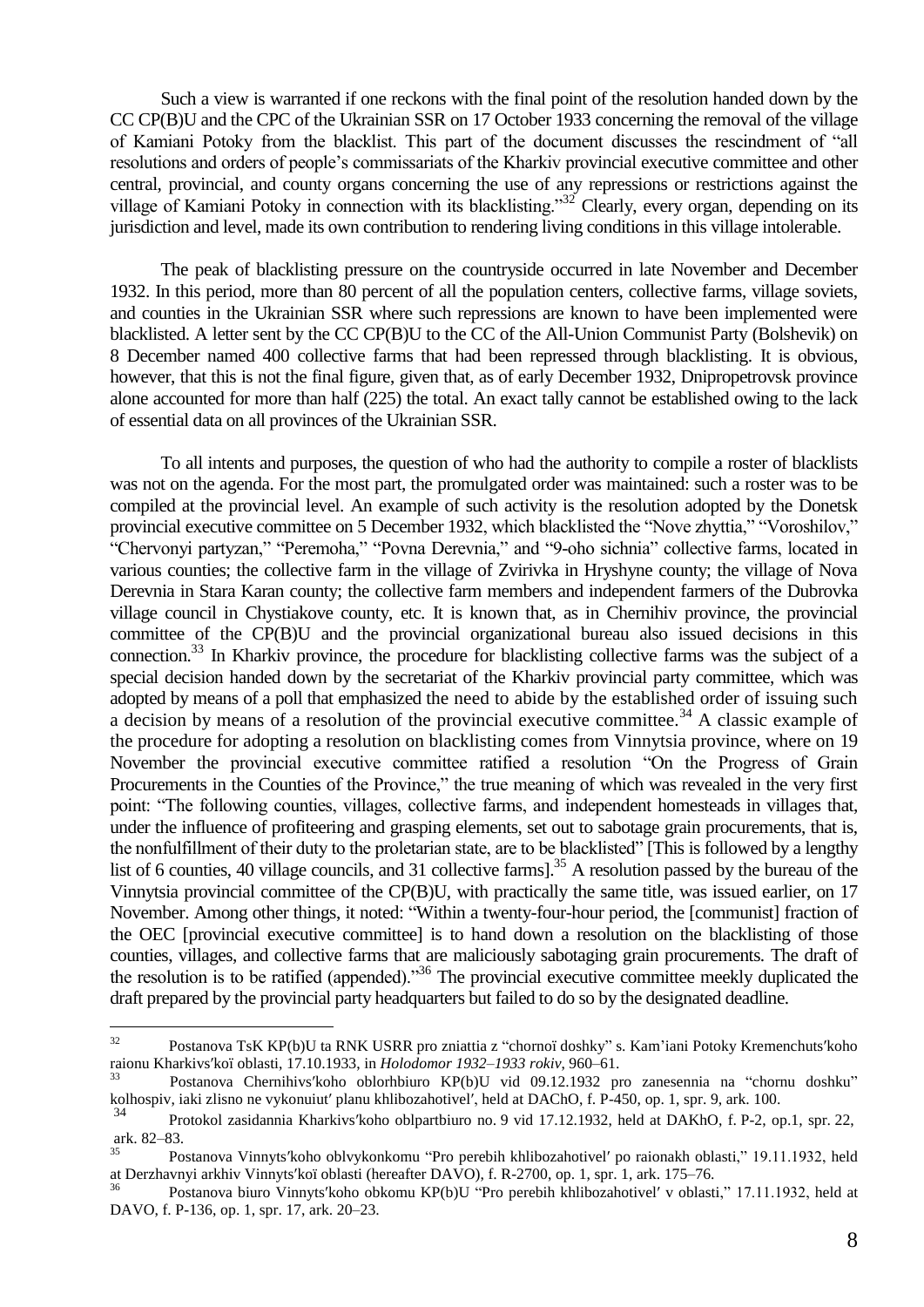County bodies (both party and Soviet organs) often engaged in intense activity. These included corresponding bureaus of county party committees and presidiums of county executive committees, that is, a smaller number of personnel attached to those local organs (up to ten people, as a rule). Thus, in Buryn county, Sumy province, such a resolution was passed on 29 October 1932 by the county executive committee; on 15 November by the office of the Seredyna-Buda county party committee; and on 16 November by the bureau of the Konotop and Shostka county committees of the CP(B)U.<sup>37</sup> On 5 February 1933, the presidium of the Bilovodske village council of Romen county, Chernihiv province, handed down a decision on the use of repressions against the "Vilnyi shliakh" collective farm for disrupting grain procurements.<sup>38</sup> In Dolyna county, Dnipropetrovsk province, a mixed system of designating candidates for death by starvation was introduced. Thus, on 3 December 1932 the village of Ivanivka was blacklisted by decision of the county committee of the CP(B)U, while the villages of Hurivka and Oleksandrivka were placed on the list by resolution of the presidium of the county executive committee on 12 November; later, on 21 November, this decision was upheld by the county party committee.<sup>39</sup>

In Kharkiv province, contrary to the above-mentioned special method of blacklisting solely by resolution of a provincial executive committee, as early as 14 January 1933 the same type of decision, targeting the hamlets of Shmorivky, Temnivky, and Shubina, was passed by a "joint expanded meeting of the presidium of the Lyzohub village soviet and the administrations of collective farms in the Kharkiv suburban zone.<sup> $,40$ </sup> On 16 February 1933, by decision of the bureau of the Zolochiv county committee of the CP(B)U, the village of Velyka Rohozianka was blacklisted for "disrupting the deadline established by the provincial committee of the  $CP(B)U$  for creating a seed fund in the county," and subjected to all the repressions specified in the resolution of the CC CP(B)U dated 18 November  $1932^{41}$ 

Usually, such decisions were given broad coverage in the party and Soviet press. Even the "Top" Secret" stamp, which figured on all party and Soviet decisions, was no impediment. The party headquarters would pass a special resolution concerning the publication of certain points of its resolution in the public press, inasmuch as the example of population centers that had been blacklisted was supposed to strike terror in others. Moreover, the party and Soviet leadership demanded the "support of the whole population" for its measures. This meant drumming up approval for these repressive actions on the part of the very population that was being deprived of the means for survival. Thus, a general meeting of women was held on 25 December 1932 in the Chernatske village soviet, which had been blacklisted on 15 November. Under the watchful eye of the Communist Party, the participants unanimously approved a resolution supporting the use of repressive measures against those who were "sabotaging" grain procurements.<sup>42</sup>

An object selected for inclusion on the blacklist was supposed to be important and known within a given region. During his trip through Odesa province in December 1932, Kaganovich recorded the following entry about Domanivka county in his journal: "Small collective farms of between 18 and 26 homesteads have been chosen to be blacklisted, without impact." Such a comment indirectly corroborates

<sup>37</sup> See DASO, f. P-2303, op. 1, spr. 23, ark. 5; f. P-33, op. 1, spr. 211, ark. 106; f. P-42, op. 1, spr. 168, ark. 83; f. P-25, op. 1, spr. 24, ark. 162–64.

<sup>38</sup> Postanova prezydiї Romens′koho raivykonkomu vid 05.02.1933, DASO, f. R-4549, op. 1, spr. 345, ark. 19.

<sup>39</sup> Derzhavnyi arkhiv Dnipropetrovs′koї oblasti (hereafter DADO), f. R-19, op. 1, spr. 169, ark. 118, 134–35, 181–82; spr. 122, ark. 134–35; *Na sotsialistychnykh lanakh*, 13 December 1932.

<sup>40</sup> Protokol no. 1 vid 04.01.1933 spil′noho zasidannia prezydiї Lyzohubivs′koї sil′s′koї rady ta pravlin′ kolhospiv Kharkivs'koï prymis'koï smuhy, held at DAKho, f. R-408, op.8, spr. 943, ark. 6–7<sup>v</sup>.

<sup>41</sup> Protokol no. 52 vid 16.02.1933 zasidannia biuro Zolochivs′koho raipartkomu KP(b)U, held at DAKhO, f. P-96, op. 1, spr. 34, ark. 20–21.

Protokol zahal'nykh zboriv zhinok kolhospu "Chervonyi Zhovten'" Chernats'koï sil'rady Seredyno-Buds'koho raionu, 25.12.1932, held at DASO, f. P-33, op. 1, spr. 227, ark. 15–16.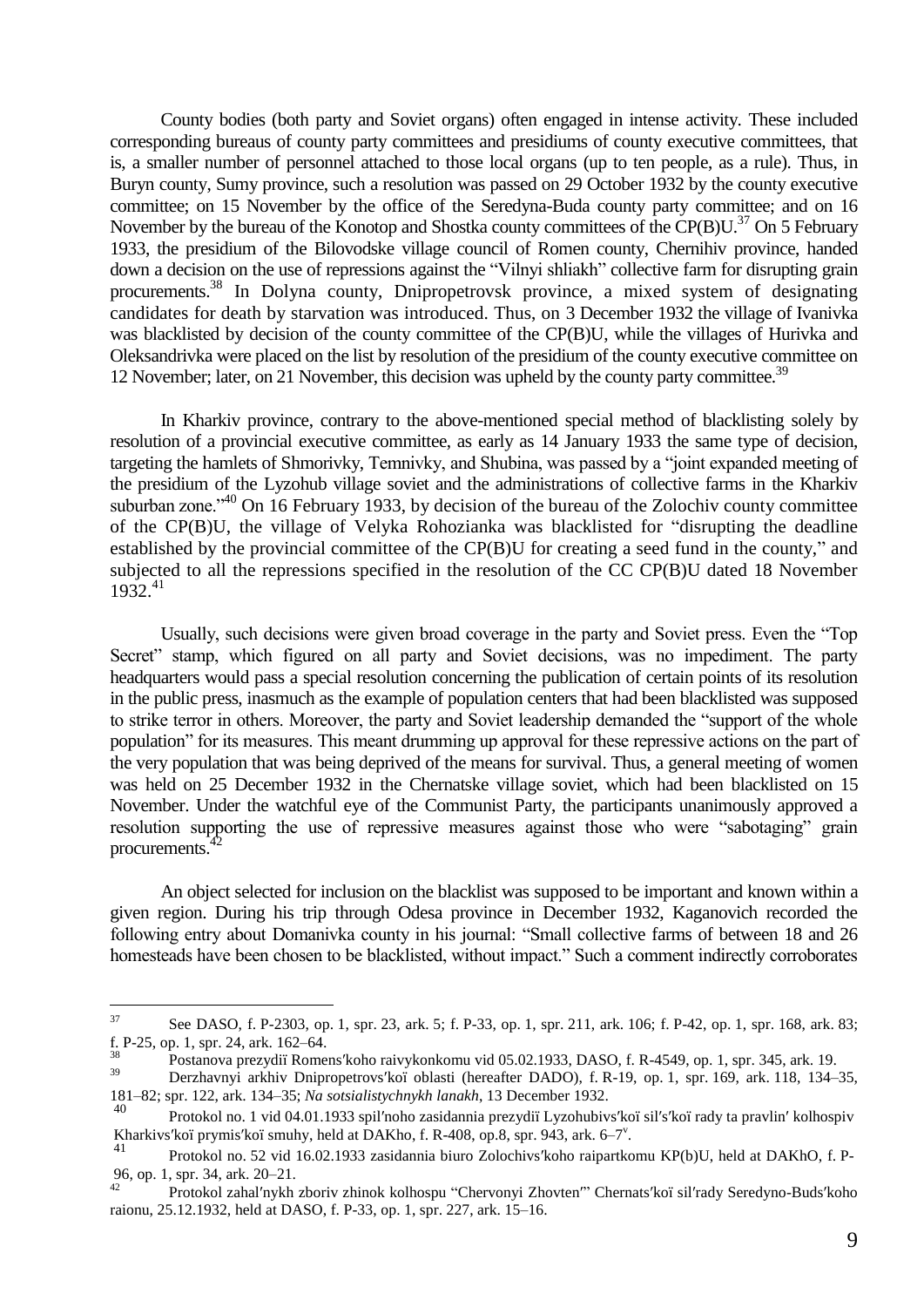the observation that nonfulfillment of grain-procurement plans was simply a pretext for instituting repressions.<sup>43</sup>

In very short order, the party and state organs acknowledged the "insignificant effect" of the adopted measures. Putting a complete halt to commerce turned out to be impossible. According to an information item drafted by the republican People's Commissariat of Agriculture on 2 December 1932, ―the residents of such counties and villages have not been deprived of the possibility to purchase goods in neighboring villages or counties." Moreover, according to the CC CP(B)U, "the countryside [was] already quite saturated with goods," and those needed on a daily basis could still be purchased at higher prices. Greater effectiveness was attributed to fines, above all, fines in kind, as well as to the preterm collection of payments in kind, cash debts, and credits. On the local level, repressive measures took on even more brutal forms: a struggle against the relatives of peasants who worked in the industrial and transport sectors; the reduction of collective-farm acreage; the dispatching of so-called auxiliary teams and "authorized individuals"; the confiscation of domestic animals, and so on. Thus blacklisted locales found themselves outlawed and consequently subjected to additional measures not covered by normative acts. By a decision of the Berdiansk county executive committee dated 28 December 1932, the following measures, in addition to a ban on commerce, were instituted against the blacklisted "Shevchenko" and "Chervonyi stiah" collective farms of the Novooleksiivka and Nohai village councils, respectively: the immediate (by 28 December) payment of all debts, the imposition of fines in kind (meat) to be delivered by 5 January 1933, a ban on milling of any kind, and the dispatching of brigades to ensure that all this was carried out.<sup>44</sup> On 21 January 1933 the (female) secretary of the Melitopil county (Dnipropetrovsk province) party committee and head of the county executive committee sent a secret directive to the Soviet and party centers of the Kostiantynivka village council concerning the blacklisted "Radianskyi step" collective farm, demanding the total confiscation of all grain issued earlier to the collective-farm members; the complete payment of debts within 48 hours, followed by the imposition of a meat tax and fine in kind against debts; the confiscation from every collective-farm member of livestock, domestic fowl, and other valuable property; and the restitution by the collective-farm members of 200 tons of grain (allegedly pilfered and concealed). All these measures were to be carried out by 24 January; otherwise, legal repressions would be applied. In addition, all advances in kind were to be returned by 25 January. For failure to comply, Communist Party and Komsomol members were threatened with expulsion from their respective organizations, and collective-farm members with expulsion from collective farms.<sup>45</sup> In order to exert influence on the peasants of Sumy province through their worker relatives, party centers located in factories based in Shostka were ordered "to conduct work among workers who have a connection with agriculture, compelling them to carry out the task of grain collection at once, applying to individual malicious non-deliverers such measures as dismissal from work and expulsion from trade unions."<sup>46</sup> As early as 18 November 1932, a special resolution adopted by the bureau of the Kharkiv provincial committee titled "On Repressions" ordered the confiscation of private plots from "malicious nondeliverers of grain," in addition to the levying of fines in kind. $47$ 

<sup>43</sup> <sup>43</sup> For Kaganovich's diary of his trip to Ukraine on 20–29 December 1932, see *Komandyry velykoho holodu: poïzdky V. Molotova i L. Kahanovycha v Ukraïnu ta na Pivnichnyi Kavkaz, 1932–1933 rr.*, ed. Valerii Vasyl′iev and Iurii Shapoval (Kyiv, 2001), 327.

See "Vytiah z protokolu Berdians'koho raivykonkomu pro represyvni zakhody do kolhospiv, zanesenykh na ‗chornu doshku,'‖ 28.12.1932, in *Holodomor 1932–1933 rokiv*, 527.

<sup>45</sup> Dyrektyva Melitopol′s′koho raikomu KP(b)U Kostiantynivs′komu mizhkolhospnomu oseredku KP(b)U, sil′radi ta upovnovazhenomu RPK po kolhospakh Kostiantynivs′koї sil′rady vid 21.01.1933, held at Derzhavnyi arkhiv Zaporiz′koї oblasti (hereafter DAZO), f. P-233, op. 3, spr. 2, ark. 16.

<sup>46</sup> Postanova biuro Shostkyns′koho raikomu KP(b)U vid 16.11.1932 pro pokarannia partiinykh ta radians′kykh pratsivnykiv raionu, sil Ivot, Chuikivka, Shatryshche, Prokopivka, Kaliivka, Obrazhiivka, zanesenykh na "chornu doshku‖ za nezadovil′nyi stan khlibozahotivli, held at DASO, f. P-25, op. 1, spr. 24, ark. 162–64.

<sup>47</sup> Protokol no. 13 vid 22.12.1932 zasidannia biuro Kharkivs′koho obkomu KP(b)U, held at DAKhO, f. P-2, op. 1, spr. 11, ark. 97–98.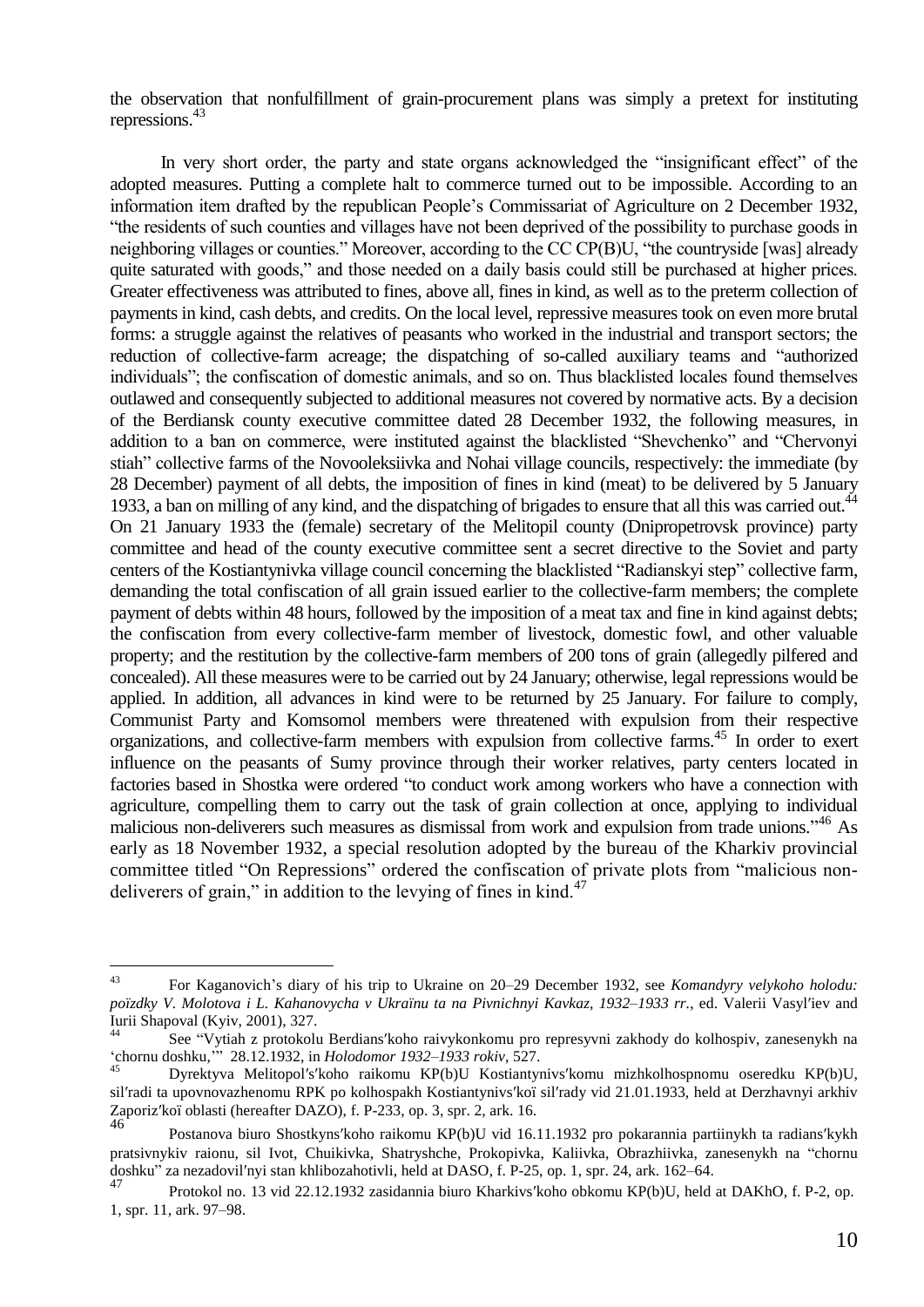The well-publicized list of repressive measures applicable to blacklisted entities was constantly expanded. "Financial repressions" were an important component of this list. The order issued by the head of the Trostianets county branch of the Ministry of Finance of the Ukrainian SSR required, in addition to the early repayment of all types of loans, the closing of all accounts of corresponding collective farms. In order to implement these penalties levied against repressed collective farms subject in the village of Boromlia, the head of the bank branch traveled there in person.<sup>48</sup> We have comparable data on Bohodukhiv county, Kharkiv province. Following the blacklisting of the villages of Polkova Mykytivka, Sinne, and Oleksandrivka (the Shevchenko, Stalin, "Pravda," and "Nova hromada" cooperative associations (*artilei*) as well as the independent farming sector in these villages), one of the points of a special resolution passed on 30 November 1932 by the county committee of the  $CP(B)U$  in connection with the "malicious nonfulfillment of grain-procurement plans" ordered the heads of local banking institutions to call in "all short-term and long-term loans from these collective farms" within three days and, further, to suspend all crediting and even ordinary cash payments. The county finance department was to secure the collection of all state payments levied on collective farms and independent farmers.<sup>49</sup> There were even cases of blacklisting for the "disruption of the mobilization of financial resources," which referred to the refusal of peasants to subscribe to the "state loan" that had been foisted upon them.<sup>50</sup>

The example of the village of Horodyshche, Voroshilov county, Donetsk province, which was blacklisted in November 1932, reveals that the local authorities, intimidated by directives from above, tried to save their own skins and hold on to their positions by creating inhumane conditions for the inhabitants of "blacklisted" villages. The above-mentioned village was situated near the large railway station of Debaltseve, which location stimulated illegal commerce near the station. A considerable proportion of its residents worked in mines and handicraft workshops and owned fine private plots; hence the standard blacklisting measures had not produced the desired results. Then the Voroshilov city committee of the CP(B)U came up with the following: it drew up a closed distribution list excluding more than a thousand family members of collective-farm workers and independent farmers who worked in manufacturing; held back preterm credits in the amount of more than 23,500 rubles; and confiscated the seed stock of a collective farm for grain procurement. In addition, the city committee requested permission from the provincial party committee to levy a fine in kind equivalent to a fifteen-month meat quota, confiscate the finest plots of land for the coal miners' food-product depots, and dismiss from industrial enterprises a minimum of 150 members of families living in Horodyshche that had been accused of disrupting grain procurements; if this "sabotage" were to continue, the guilty parties would be deported to the Soviet Far North.<sup>51</sup>

Repressions against local party officials and authorized functionaries who had not ensured that repressive measures were applied with the requisite brutality were an important component of the blacklist system. For example, the Kharkiv provincial committee of the CP(B)U dealt very harshly with authorized officials who had been dispatched from the provincial administration to guarantee the fulfillment of grainprocurement plans on blacklisted collective farms. For their "criminal inactivity and failure to combat kulak sabotage," four of these officials were recalled from various counties and investigated by the party, while the work of all other officials was to be checked scrupulously by secretaries of county party committees. The provincial committee was to send "vigorous" authorized officials to replace those who had been summarily dismissed. Local leaders were ordered to take personal control and responsibility for

<sup>48</sup> <sup>48</sup> *Holodomor 1932–1933 rokiv na Sumshchyni*, comp. L. Pokydchenko (Sumy, 2006), 220.

<sup>49</sup> Postanova biuro Bohodukhivs′koho raikomu KP(b)U Kharkivs′koї oblasti vid 30*.*11.1932 ―Pro dodatkovi represiï dlia sil i kolhospiv, shcho vziati na 'chornu doshku' za zlisne nevykonannia khlibozahotivli," held at DAKhO, f. P-80, op.1, spr. 43, ark.  $306-306^{\circ}$ .

<sup>50</sup> Four village soviets in Ovruch raion, Kyiv province. See *Shliakh kolektyvizatsiї* (Ovruch), 10 August 1933.

<sup>51</sup> Dopovidna zapyska Voroshylov′skoho mis′kkomu partiї Donets′komu obkomovi KP(b)U vid 04.01.1933, in *Holodomor 1932–1933 rokiv*, 572–74.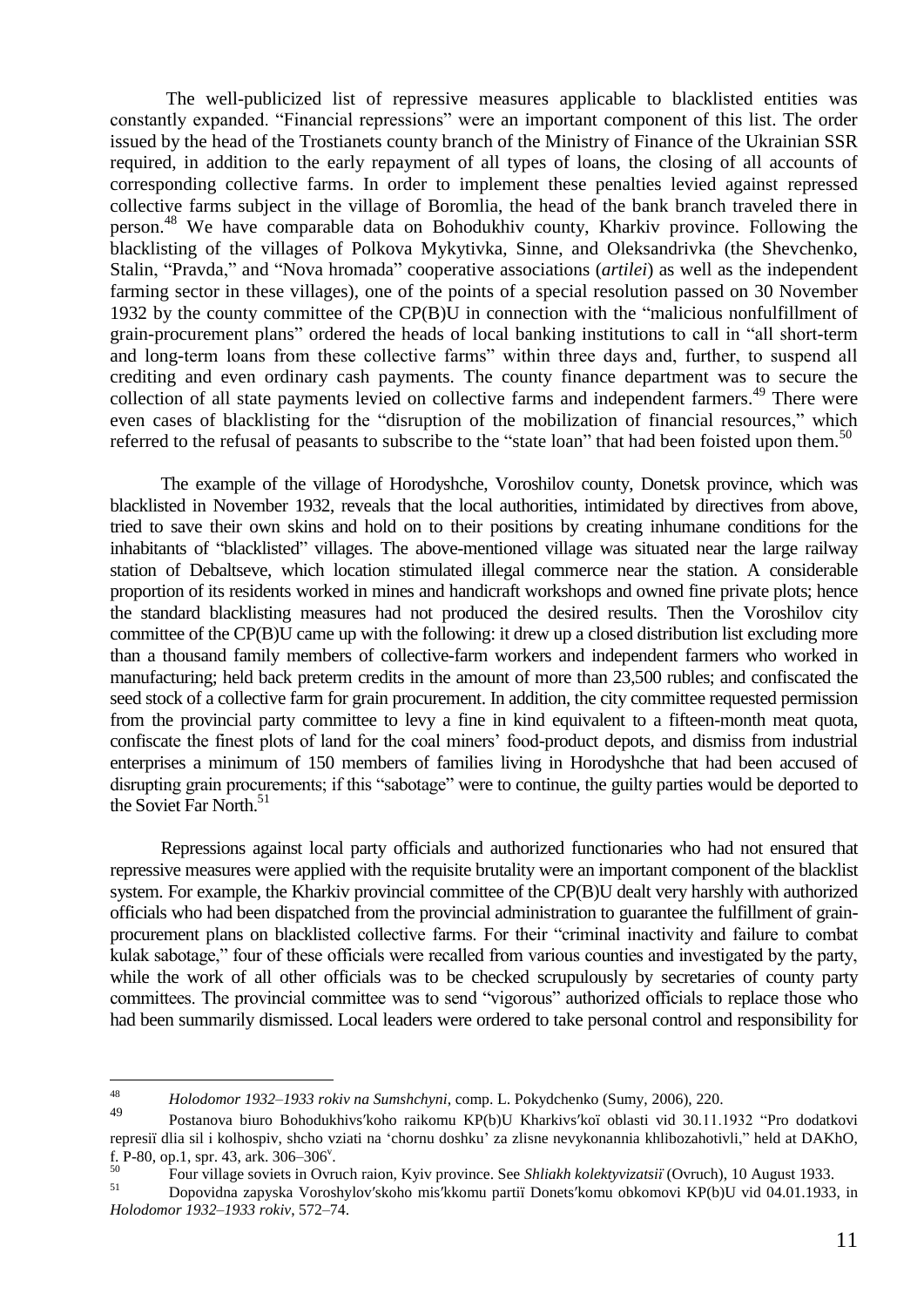the state of affairs on the above-mentioned collective farms.<sup>52</sup> On 16 February 1933, the Zolochiv county party committee approved a decision warning local leaders and the authorized official of the county party committee that they would be prosecuted "according to the strictest measure of responsibility" if they did not rectify the grain-collection situation on those collective farms.<sup>53</sup>

Repressions were also instituted against local Communist Party and Komsomol centers. On 16 November 1932, the Shostka county party committee warned the Ivot and Prokopivka party centers that the "severest measures of party influence" would be instituted against them if the resistance of "kulaks"" was not broken; reprimands were issued to other leaders of party centers in blacklisted villages.<sup>54</sup> In February 1933, the Kharkiv provincial organs decided to blacklist the party and Komsomol organizations in Petrivka, and the Petrivka county committee of the CP(B)U was compelled to welcome this resolution.<sup>55</sup> Generally speaking, in accordance with the decision "On Blacklisted Collective Farms," reached by its office, the Kharkiv provincial party committee announced the introduction of systematic *daily* checking of the implementation of measures of influence specified in the CC CP(B)U resolution of 18 November 1932 concerning such collective farms, as well as of a systematic register for keeping track of grain procurements on those farms.<sup>56</sup>

In January 1933, when the authorities in Romen county (Chernihiv province) resolved to blacklist the village of Herasymivka "for malicious sabotage of grain procurements," it was decided that the head of the village council and the head of the collective farm, along with his entire administration, would be "prosecuted, requesting the prosecutor's office to institute criminal proceedings against them, with the proviso that the investigation be completed expeditiously and that the case be tried publicly, on the spot, in the village.<sup> $57$ </sup> This kind of attention on the part of the prosecutor's office was a daily and allencompassing phenomenon, as attested by the fact that the most complete extant list of repressed collective farms subject in Dnipropetrovsk province was discovered in the archival records of the prosecutor's office of that province.<sup>58</sup>

But even this broad understanding and implementation of repressive measures did not satisfy the higher party leadership. This was raised by Kosior in his speech at a meeting of the Politburo of the CC CP(B)U 20 December 1932, which was based on notes of his trip to Dnipropetrovsk province. As attested by Kaganovich's journal, Kosior declared: "The blacklists are not driving it home. That is why there are hardly any results from them. Where commerce is banned, people are trading actively. Only 25–30 percent of the designated sum of cash fines is collected. To a great extent, the organizers of sabotage have not yet been exposed."<sup>59</sup> This led the Communist Party to institute diligent control over the repressed villages. For this purpose, specially authorized officials of all levels—central, provincial, and county were dispatched to blacklisted villages. A point was reached, for example, where on 25 December 1932 in the village of Pisky, Bashtan county, Odesa province, which had been placed on the republican blacklist, Kaganovich, the CC AUCP(B)'s plenipotentiary representative, counted up to thirty different officials in charge of grain procurement and found it necessary to record the following remark in his journal: "Today"

<sup>52</sup> <sup>52</sup> Postanova Kharkivs′koho obkomu KP(b)U vid 14.01.1933 pro posylennia khlibozahotivel′ u zanesenykh na ―chornu doshku‖ kolhospakh oblasti, ibid., 603.

<sup>53</sup> Protokol no. 52 vid 16.02.1933 zasidannia biuro Zolochivs′koho raikomu KP(b)U, held at DAKhO, f. P-96, op.1, spr. 34, ark. 20–21.

<sup>54</sup> Postanova biuro Shostkyns′koho raikomu KP(b)U vid 16.11.1932, held at DASO, f. P-25, op. 1, spr. 24, ark. 162–64.

<sup>55</sup> Dodatok do protokolu no. 46 vid 17.02.1933 biuro Petrivs′koho raikomu KP(b)U, held at DASO, f. P-25, op. 1, spr. 24, ark. 25.

<sup>56</sup> Protokol no. 13 vid 22.12.1932 zasidannia biuro Kharkivs′koho obkomu KP(b)U, held at DAKhO, f. P-2, op.  $\frac{1}{57}$ , spr. 11, ark. 97–98.

 $^{57}$  Postanova Romens' koho vykonkomu vid 29.01.1933, held at DASO, f. R-4549, op. 1, spr. 345, ark. 17–17'.

 $58$  DADO, f. R-1520, op. 1, spr. 9.

<sup>59</sup> Extract from Kaganovich's diary of his trip to Ukraine on 20–29 December 1932, in *Komandyry velykoho holodu*, 315.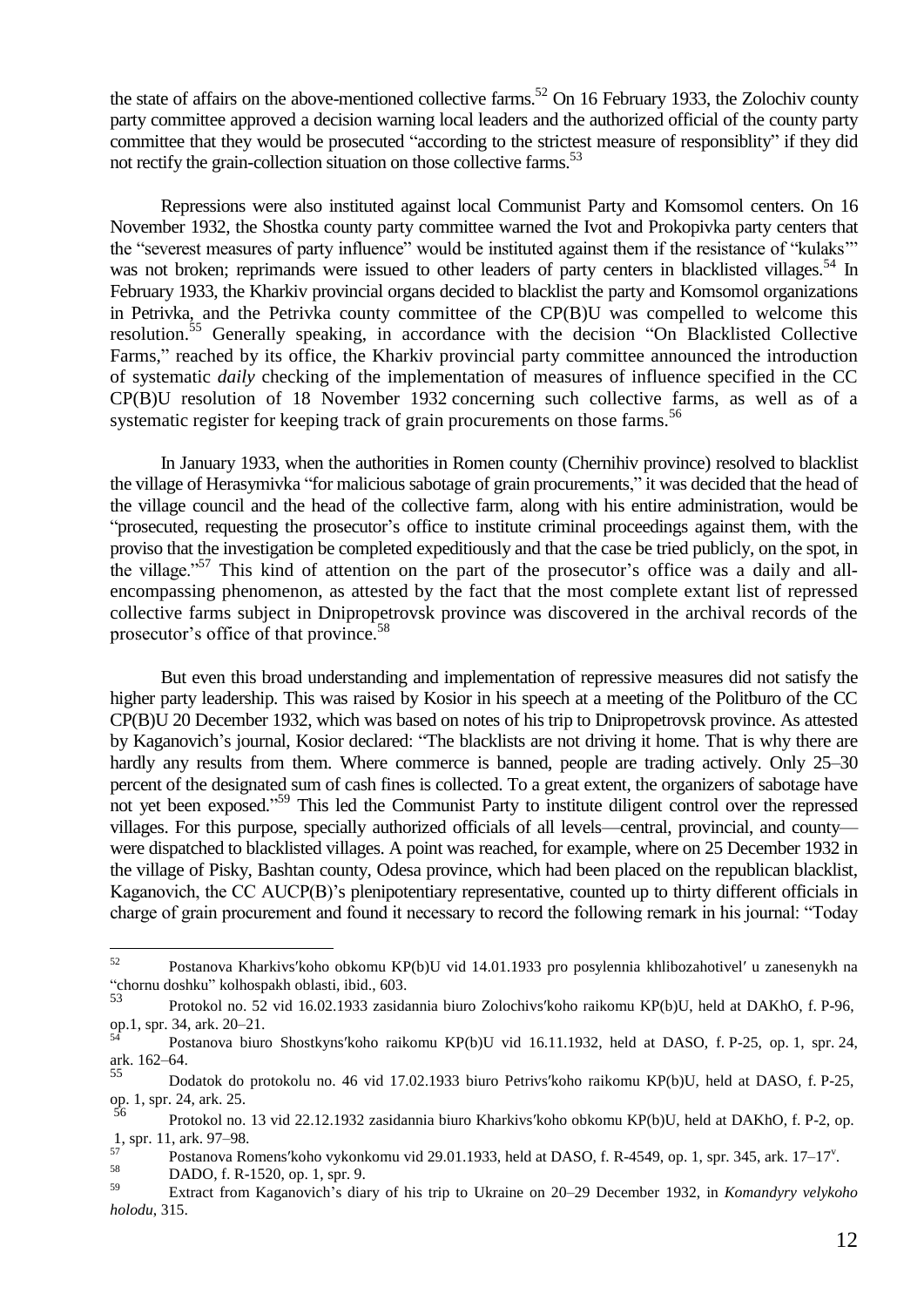the village is getting rid of them.<sup>50</sup> Checking on compliance with the generally obligatory set of punitive measures and punishments was entrusted to specially appointed plenipotentiary officials as well as representatives of party and state control agencies—the inspectorates of the CC WPI [Control Commission–Workers' and Peasants' Inspectorate; Ukr. KK-RSI]. For example, there are extant materials concerning the inspection of the implementation of repressive measures as required in connection with the blacklisting of population centers, which was carried out in February 1933 in the village of Brodshchyna, Kobeliaky county (Kharkiv province) by Shkarbunenko, an instructor of the Kobeliaky county CC WPI.<sup>61</sup>

In early January 1933, the Kharkiv provincial committee gave special consideration to the question of intensifying grain procurement on such collective farms. There were twenty-five of them, and only three (Zinkiv, Novoheorhiivsk, and Orzhytsia counties) were determined to have delivered 100 percent of their procurement tasks. The leaders of the Kharkiv communists therefore urged their comrades "under no circumstances to restrict themselves to half-measures in the use of repressions.<sup> $,62$ </sup>

The set of sanctions was different, relatively speaking, for county, provincial, and republican blacklists. For the most part, however, blacklisted entities were subjected to the following:

- an industrial boycott, which meant that all manufactured goods (clothing, footwear, nails, glass, ironware, inventory, etc.) were shipped out of cooperative enterprises in a village or county, new goods were not delivered, and all commerce (state, cooperative) was banned altogether;
- a financial boycott, which meant that all loans, credits, and debts had to be repaid ahead of schedule, and no new ones were issued; the unconditional sequestration of funds from a collective farm and its members for the fulfillment of financial obligations (agricultural tax, state debt, insurance), in which connection the debt of the collective farm was collected from the individual homesteads of collective-farm members; an immediate payment to cover the total subscription for loans made to the state and other "voluntary" contributions;
- additional fines, usually in the form of a meat fine in kind (the full or partial collection of the fifteen-month meat delivery obligation);
- the suspension of MTS services to a collective farm;
- the suspension of milling;
- confiscation of all existing grain to fulfill grain-procurements;
- confiscation of all grain issued to collective-farm members, with the exception of those who were fulfilling their state obligations "honestly and conscientiously," and who also reported thieves and helped to recover stolen grain. For this purpose, such "conscientious" collectivefarm members were singled out assiduously and with their help all grain was confiscated from other collective-farm members.

Cadre purges were characterized by the following measures:

- inspection and "purging" of collective farms, with the elimination of "counterrevolutionary" elements and "organizers" of disruptions of grain procurements;
- inspection and purging by the WPI organs of all types of "foreign and hostile elements" among cooperative and state personnel;
- confiscation of all certificates issued by village councils and collective farms to residents of those villages for the period in which repressions were applied;
- expulsion from the Communist Party of the secretary of a rural center of the CP(B)U, followed by his arrest and deportation to the Soviet Far North; the arrests of all "kulaks, Petliurites, pogromists, and other counterrevolutionary elements" uncovered on a collective farm (for example, in the Dmytrivka village council, Znamianka county [Odesa province],

<sup>60</sup>  $\begin{array}{c}\n 60 \\
61\n \end{array}$  Ibid., 329.

 $^{61}$  DAKhO, f. R-1356, op. 1, spr. 971, ark. 48–49.

Postanova Kharkivs'koho obkomu KP(b)U vid 14.01.1933 pro posylennia khlibozahotivel' u zanesenykh na ―chornu doshku‖ kolhospakh oblasti, in *Holodomor 1932–1933 rokiv*, 603–4.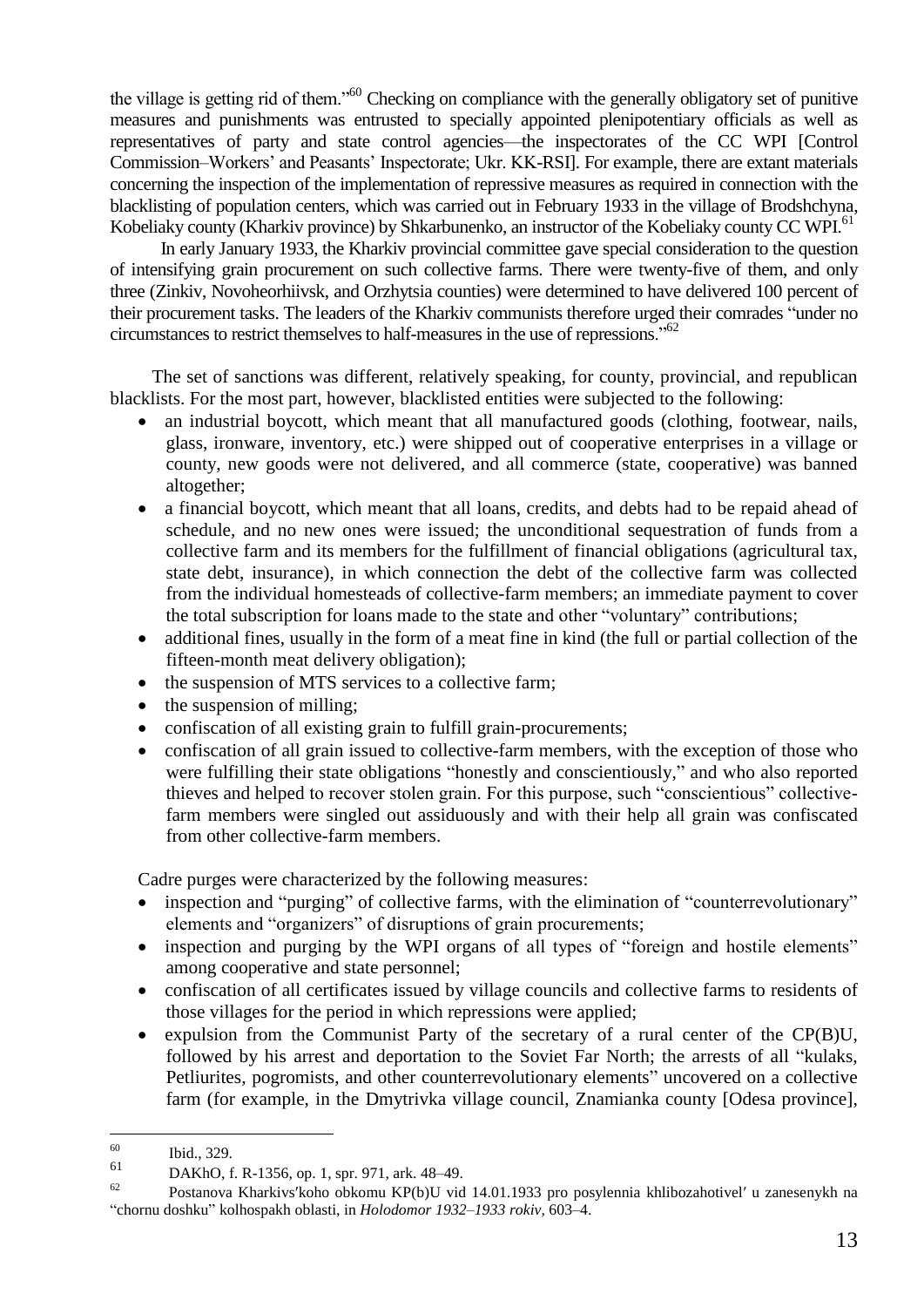42 people were arrested, 36 convicted, and 19 deported to the Far North, while 36 were expelled from the collective  $\text{farm}\right)^{63}$ ;

 institution of legal proceedings against the heads and members of collective-farm administrations.

In addition, there was the ubiquitous practice of organizing special brigades (sentries) consisting of police officers, collective-farm activists, Red partisans, and other types of activists in order to regulate the movement of the residents of those villages in order to ensure the full implementation of the economic boycott measures.

One of the most appalling features associated with the introduction of blacklists was the possibility of being blacklisted twice and even three times. Available materials reveal the double blacklisting of the village of Kolodianka in Novohrad-Volynskyi county<sup>64</sup> and the "Petrovsky" collective farm in Vepryk, Radomyshl county, Kyiv province<sup>65</sup>; the village of Demydove, Zhovten (formerly Petrovirivka) county, Odesa province<sup>66</sup>; the "Dopomoha" collective farm of the Babynske village council; the eponymous village council of the Zaporizhia city council, Dnipropetrovsk province<sup>67</sup>; and the "Avanhard" collective farm in the village of Heidelberg, Molochansk German national county, Dnipropetrovsk province.<sup>68</sup> The Romanivka village soviet in Dzerzhynsk county, Kyiv province, was blacklisted three times,<sup>69</sup> and the "Novyi shliakh" collective farm in the village of Zikrachi, Rzhyshchiv county, Kyiv province, was blacklisted four times.<sup>70</sup> The accusations brought against them could be different or identical. There was also a practice of nominating a collective farm or village as a "candidate for the blacklist," which, as a rule, preceded official blacklisting. But the order in which this was done (that is, candidate to blacklisted entity) was not necessarily straightforward: sometimes the reverse occurred, from blacklisted entity to candidate.

Theoretically, the only way to be struck off the list of villages targeted for repression was to fulfill the grain-procurement plan, which was handed down from above. On 25 January 1933 two villages, Havrylivka in Dnipropetrovsk province and Liutenky in Kharkiv province—mentioned among the population centers of three provinces listed in the resolution of 6 December 1932 adopted by the CC CP(B)U and the CPC of the Ukrainian SSR—were officially removed from the blacklist in connection with "serious improvements in the fulfillment of the grain-procurement plan."<sup>71</sup> Not until October 1933 was the village of Kamiani Potoky (Kharkiv province) struck off the all-Ukrainian blacklist for its "achievements in the grain-procurement campaign for the current year."<sup>72</sup> However, information on the mass cancellation of repressive measures is practically nonexistent. Even the three collective farms in Kharkiv province that had fulfilled their grain-procurement obligations in January 1933 were not formally struck off the blacklist. Clearly, the authorities were in no hurry to do so, seeking to extend the regimen of inhumane conditions created in certain locales as long as possible. In contrast to the procedure of placing a target on the blacklist, the reverse operation—removal from the blacklist—was not regulated at all, nor

l

<sup>63</sup> See DAKO, f. P-68, op. 1, spr. 5, ark. 5; spr. 324, ark. 79, 80; op. 1а, spr. 5, ark. 5; DAOO, f. R-710, op. 1, spr. 26, ark. 19; f. P-11, op. 1, spr. 141, ark. 42–45.

<sup>64</sup> See *Sotsialistychnyi nastup* (Novohrad-Volynskyi), 28 November 1933; 12 December 1933.

<sup>65</sup> See *Borot'ba za sotsializm* (Radomyshl), 24 September 1933; 14 April 1934.

<sup>66</sup> DAOO, f. R-710, op. 1, spr. 26, ark. 19, 51, 90; f. P-11, op. 1, spr. 141, ark. 42–45.

<sup>67</sup> See *Chervone Zaporizhzhia*, 15 November 1932; 30 November 1932.

<sup>&</sup>lt;sup>68</sup> Ibid., 14 November 1932; DADO, f. P-19, op. 1, spr. 20, ark. 98.<br><sup>69</sup> See Kalakusist Developmek during 13 November 1932; 1 Decem

<sup>69</sup> See *Kolektyvist Dzerzhynshchyny*, 13 November 1932; 1 December 1932; 9 February 1933; *Sotsialistychnyi nastup* (Romaniv), 5 December 1933.

<sup>70</sup> See *Kolektyvna nyva* (Rzhyshchiv), 4 July 1932; 26 August 1932; 9 September 1932; 21 September 1932; 16 November 1932; 21 May 1933.

Postanova TsK KP(b)U vid 25.01.1933 pro sela i kolhospy, zaneseni na "chornu doshku," in *Holodomor 1932–1933 rokiv*, 620.

Postanova TsK KP(b)U ta RNK USRR vid 17.10.1933 pro zniattia z "chornoï doshky" s. Kam'iani Potoky Kremenchuts′koho raionu Kharkivs′koї oblasti, ibid., 960–61.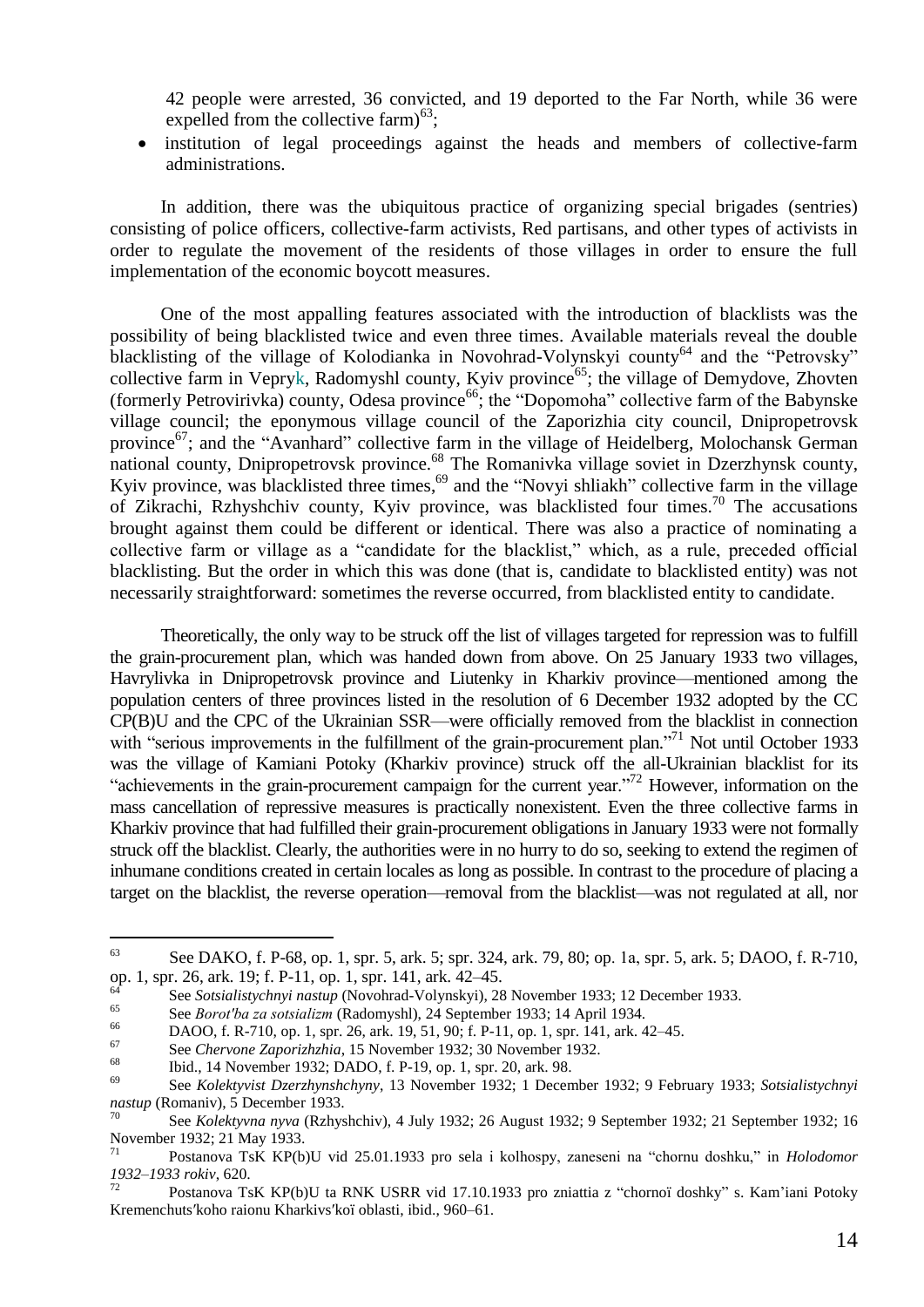were any provisions made for it. There is another noteworthy feature: in all the discovered information pertaining to this process, emphasis was placed on "overcoming kulak resistance," "crushing kulak sabotage," and the like.<sup>73</sup> This is most vividly illustrated by the following formulation of the Dnipropetrovsk provincial committee concerning the "Veselyi Kut" collective farm, which was under the jurisdiction of the Kamianka city council: "By rallying the better part of collective-farm members around the fulfillment of their very first duty before the proletarian state and the crushing of kulak sabotage, we achieved serious improvements with regard to fulfilling our grain-procurement plans.<sup>774</sup>

Summarizing existing information on the blacklist system during the Holodomor of 1932–33 in Ukraine leads to the following conclusions. It became a veritable weaроn of genocide of the AUCP (Bolsheviks) in the Ukrainian lands. It does not suffice to treat blacklisting solely as a manifestation of "artificial isolationism."<sup>75</sup> The crux of the matter was not so much the isolation of blacklisted population centers as the creation in those "reservations" of conditions of life incompatible with existence. The all-powerful leaders of the Communist Party and government ordered the removal of all manufactured goods, even ordinary consumer items; the closure of all bank accounts; the preterm collection of advances; and the levying of excessive taxes and fines on the population, on which account cattle, domestic fowl, and personal belongings were confiscated. While some individuals were subject to judicial and administrative repression, there was broad use of deportation, the forcible confiscation of private plots, and the like. In other words, a territory of affliction was created from which it was utterly impossible to escape, and all its inhabitants were, practically speaking, condemned to death by starvation. Moreover, "nonfulfillment of grainprocurement plans" or the "struggle for the harvest" were not decisive factors in designating the victims of those repressions. The key here was the size of this "reservation" and its notoriety in Ukraine.

Chronologically, the introduction of the blacklist system coincides with the beginning of the famine in 1932. Such types of repression were in force at least from the spring of 1932, becoming widespread in October–November; that is, the directives adopted by the CP(B)U on 18 November 1932 and subsequent documents merely "standardized" the existing practice somewhat. These repressive measures were practiced for a very long time, at least until the autumn of  $1934$ .<sup>76</sup> They peaked between November–December 1932 and January–March 1933, that is, during the period marked by the maximum level of starvation of the population and the height of the Holodomor, and were one of its major weapons.

The blacklist system is proof of the types of repressions that were instituted against collectives and population groups (the Bolshevik concept of collective responsibility and collective punishment). But that was not all: the collective punishment of residents of a given village, village council, or collective farm did not exclude individual punishments meted out in the course of persecution by the organs of repression and punishment (GPU, NKVD, prosecutorial offices, courts), such as extrajudicial deportation, confiscation of property, levying of individual fines, and so on.

 $73$ <sup>73</sup> See Postanova Odes'koho oblvykonkomu vid 05.02.1933, held at DAOO, f. P-11, op. 1, spr. 141, ark. 45.<br>Pichamia hivro Dringenetrausliche oblemu KB(b)U vid 05.02.1922, held at DADO, f. B. 1520, op. 2, and

<sup>74</sup> Rishennia biuro Dnipropetrovs′koho obkomu KP(b)U vid 05.02.1933, held at DADO, f. R-1520, op. 3, spr. 9, ark. 172–77.

<sup>75</sup> See O. Veselova, V. Marochko, and O. Movchan, *Holodomory v Ukraїni: 1921–1923, 1932–1933, 1946– 1947: Zlochyny proty narodu*, 2d exp. ed. (Kyiv and New York, 2000), 116.

Postanova Chernihivs'koho obkomu KP(b)U vid 28.01.1934 shchodo zanesennia na "chervonu" ta "chornu" doshky riadu MTS, held at DAChO, f. P-470, op. 1, spr. 133, ark. 58; information on the "Rakovytsky" collective farm in Radomyshl raion, Kyiv province, was published in the newspaper *Borot′ba za sotsializm* (Radomyshl), 14 April 1934; information about four collective farms in the village of Kalynivka, Zinoviiv raion, Odesa province, appeared in the newspaper *Udarnyk laniv*, 1 September 1934; information on the collective farms "3-i vyrishal'nyi" and "Chervonyi khliborob‖ in the village of Berezhyna, Zinoviiv raion, was published in the newspaper *Udarnyk laniv*, 1 October 1934, and others.